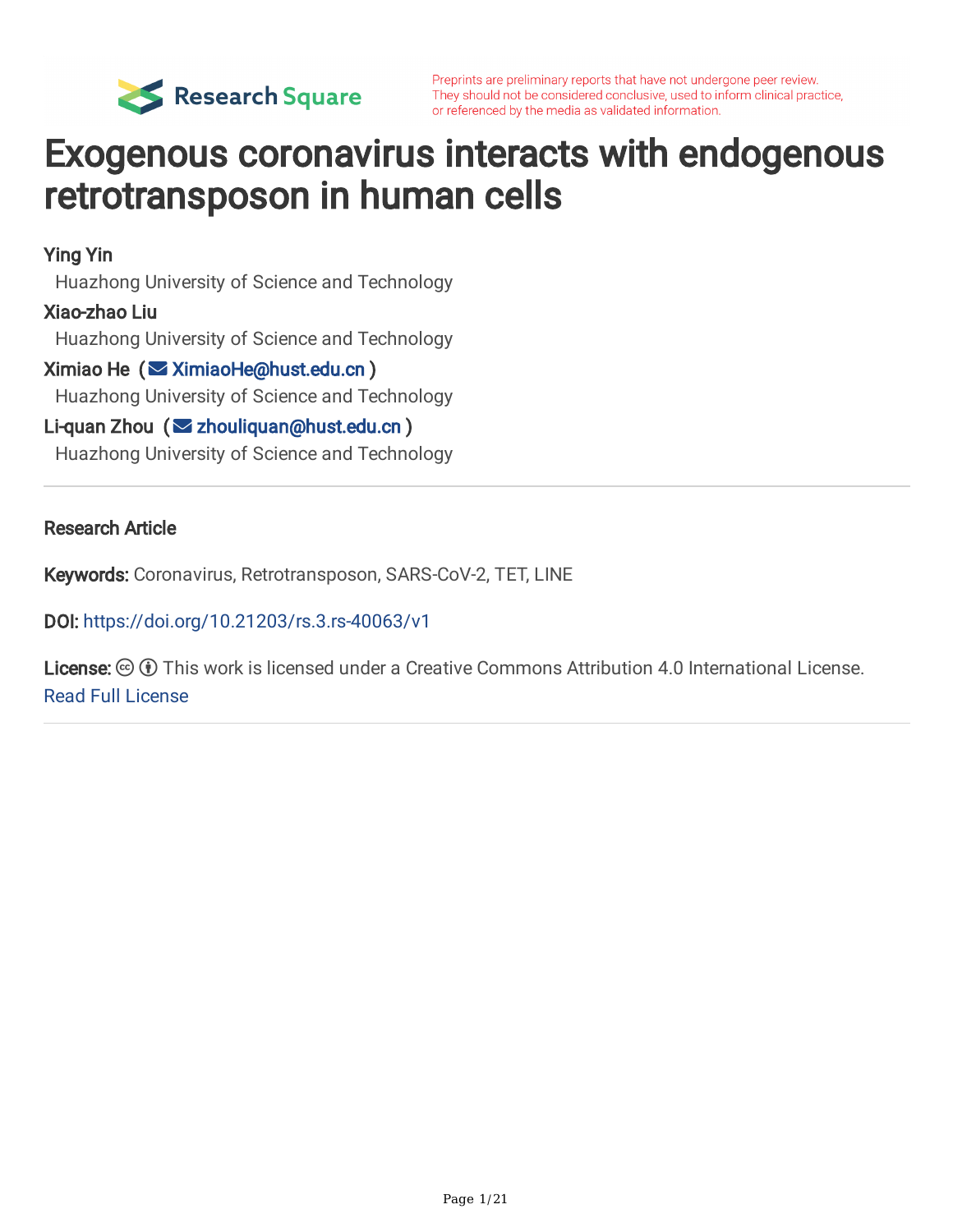# Abstract

Background: There is an increased global outbreak of diseases caused by coronaviruses affecting respiratory tracts of birds and mammals. Recent particularly dangerous coronaviruses are MERS-CoV, SARS-CoV and SARS-CoV-2, causing respiratory illness and even failure of several organs. However, profound impact of coronavirus on host cells remains elusive.

Results: Here, we go deep into transcriptome of MERS-CoV, SARS-CoV and SARS-CoV-2 infected human lung-derived cells, and observed that infection of these coronaviruses all induced increase of retrotransposon expression through upregulation of TET genes. Similar upregulation of retrotransposon was also observed in SARS-CoV-2 infected human intestinal organoids. Retrotransposon upregulation will lead to increased genome instability and more frequent readthrough from retrotransposon to dysregulate gene expression. People with higher basal level of retrotransposon like cancer patients and aged people will have increased risk of symptomatic infection. Additionally, we show evidence supporting long-term epigenetic inheritance of retrotransposon upregulation. We also observed significant amount of chimeric transcripts of retrotransposon and SARS-CoV-2 RNA for potential human genome invasion of viral fragments, with the front and the rear part of SARS-CoV-2 genome being easier to form chimeric RNA, and this may apply for other coronaviruses. Here we suggest that primers and probes for nucleic acid detection should be designed in the middle of virus genome to identify live virus with higher probability.

**Conclusions:** In summary, we propose that infection of coronaviruses especially SARS-CoV-2 induce retrotransposon activation, formation of chimeric coronavirus-retrotransposon RNA, and elicits more severe symptoms in patients with underlying diseases. More attention may need to be paid to potential harm contributed by retrotransposon dysregulation in treatment of coronavirus-infected patients.

# **Background**

Emerging coronaviruses often spread rapidly from person to person and there seems to be an increased global outbreak of related diseases. MERS-CoV and SARS-CoV are two identified rare coronavirus strains which cause not only severe lung infection but also serious complications (1-4). More recently, coronavirus disease named COVID-19 caused by a novel coronavirus SARS-CoV-2 is expanding globally and rapidly, resulting in emerging health issues (5-8). Although cell receptors and the routes of infection of these coronaviruses have been identified (8-11) complicated impact on human cells is far from clear.

Transposable Elements (TEs) are mobile DNA elements in virtually all eukaryotes and comprise more than 40% of human genome (12). They can self-replicate and insert into various locations inside genome. Dysregulation of TE may lead to various illnesses like inflammatory diseases (13). The only active member in TE is retrotransposon which can "copy and paste" themselves through RNA intermediate. Expression of most of retrotransposon members is suppressed in somatic cells and they are only active in brains, germ cells, early embryos and pathological conditions (14). About 5% of newborn babies show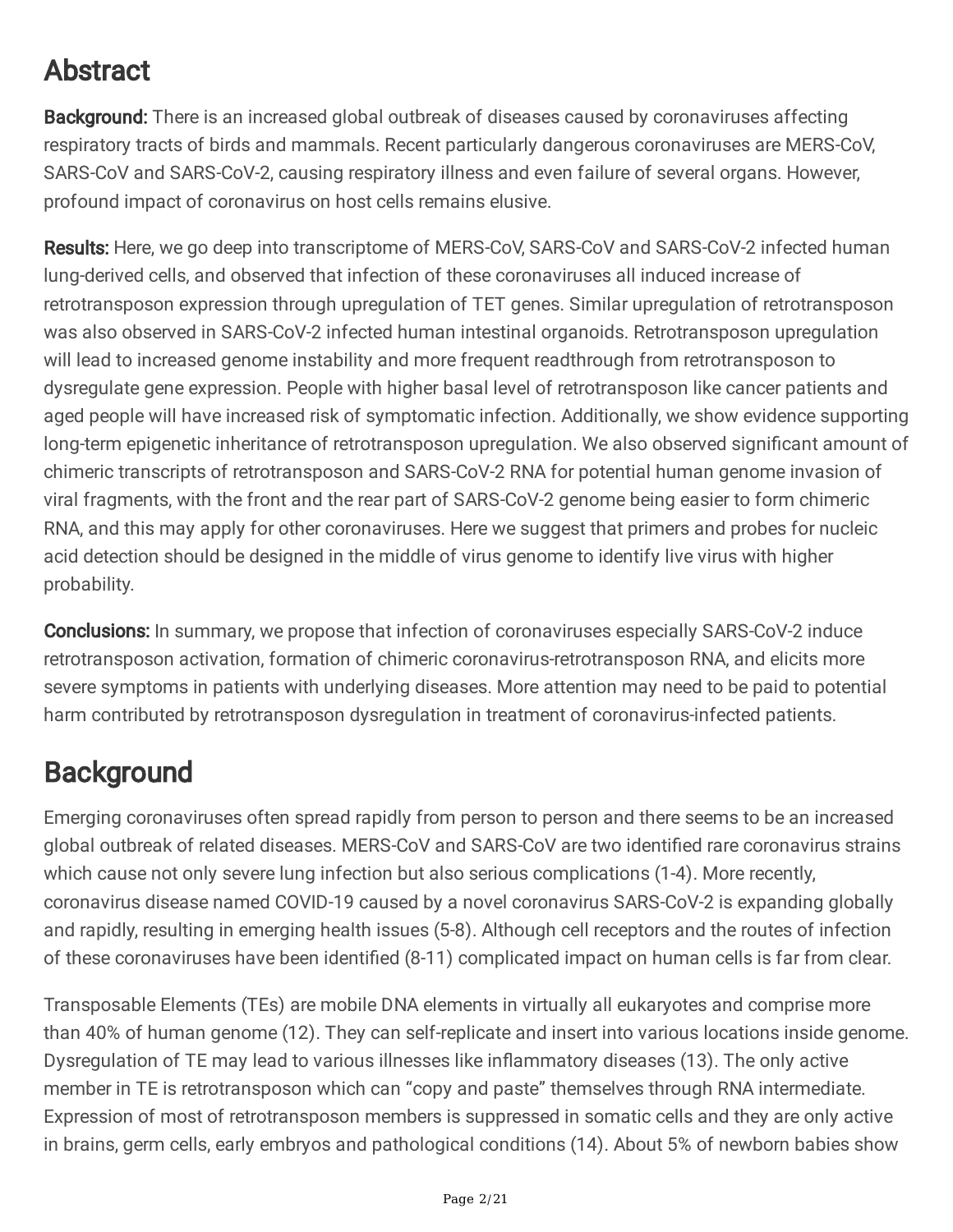a new retrotransposon integration event (15). Abnormally upregulation of retrotransposons cause insertions, deletions and inversions in genome (16, 17), resulting in compromised genetic stability and even cell death (18, 19). Accumulated evidence in recent years also proved their importance in orchestration of gene expression (20), regulation of chromatin structure (21) and modulation of developmental program (22, 23).

Long interspersed nuclear elements (LINEs) are common autonomous retrotransposons and comprise about 17% of human genome (24). Some LINE-1 elements can be transcribed and translated in cells. After reverse transcription of LINE-1 RNA, they can be integrated back into genome (25). Naturally, LINEs expression is repressed in most cell types. Its RNA is mainly heritable during early embryogenesis because of its enrichment and high retrotransposition activity in early embryos (26). Transgenic mouse model carrying mouse/human LINE-1 retrotransposition reporter demonstrated that this activity creates somatic mosaicism during development (27). Besides LINEs, short interspersed nuclear elements (SINEs) and long terminal repeats (LTRs) are also enriched retrotransposons in human genome, and mobilization of SINEs relies on LINE-1-encoded proteins (12).

In our study, we analyzed publicly available transcriptome data of human cells infected with coronavirus MERS-CoV, SARS-CoV and SARS-CoV-2, and observed enhanced expression of TEs including several retrotransposons, as well as inflammation, immunity and apoptosis related genes. We further noticed potential fusion of SARS-CoV-2 RNA with retrotransposon transcripts especially LINEs and SINEs. Therefore, further examinations on genome and transcriptome of cells from patients and studying models will be valuable to evaluate potential crosstalk between coronavirus and retrotransposons.

## Results And Discussion

## Coronavirus infection disturbs diverse biological processes in human cells and can stimulate ACE2 expression through IRF1 and STAT1

Coronaviral infection led to not only respiratory failure but also multiple organ dysfunction syndromes, indicating that there are common pathways for coronavirus to impact human cells (28). Transcriptome analysis may provide valuable information on how human cells react with coronavirus entry.

To examine whether coronavirus infection disturbs expression of specific gene sets in human cells, we analyzed public available RNA-seq data of human lung-derived cells with infection of MERS-CoV, SARS-CoV, and SARS-CoV-2. Through comparison of transcriptomes before and after infection, we identified thousands of dysregulated genes (adjusted p-value < 0.05) for each group (Fig. 1A). Among those dysregulated genes, we found that 26 genes were commonly upregulated after infection of the three coronaviruses (Fig. 1B), but very few genes were identified to be commonly downregulated (Fig. 1C). GO analysis of the 26 commonly upregulated genes demonstrated enrichment on inflammation, immunity and apoptosis related pathways (Fig. 1B). Through relative viral sequence content in transcriptome, we found that the three coronaviruses can infect various human lung-derived cells (Fig. 1D), however, low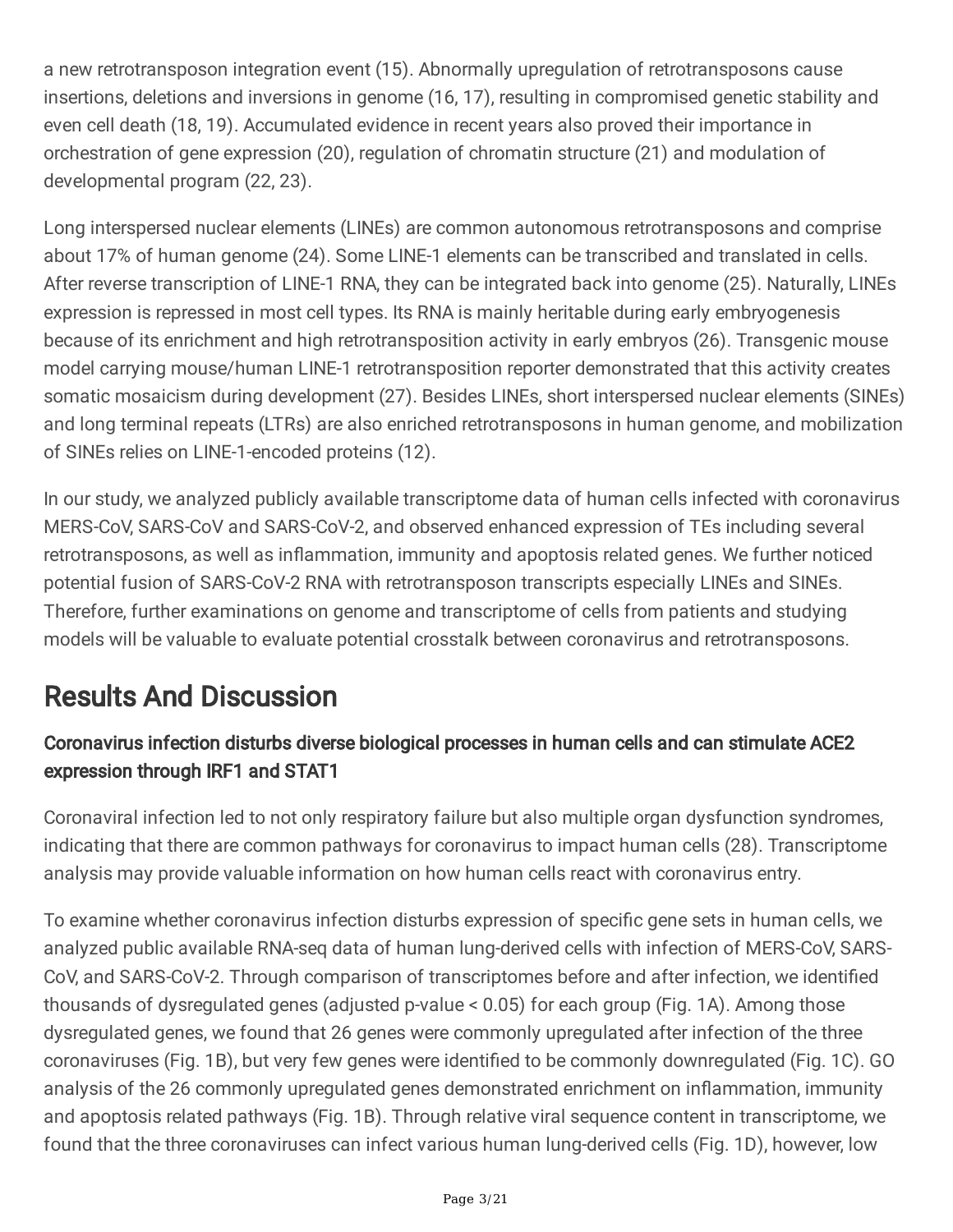dose of coronavirus or using NHBE cells for infection were not successful to support coronavirus replication (Fig. S1).

ACE2 is the cell receptor of SARS-CoV-2 (8, 9). Differently from robust expression of ACE2 in Calu-3 cells, ACE2 expression was undetectable in A549 cells, but after SARS-CoV-2 infection, low level of ACE2 was observed (Fig. 1E). This indicates that transcription factors responding to coronavirus infection induced ACE2 expression. Recent report showed that ACE2 can be stimulated by interferon, and proposed IRF1 and STAT1-binding sites near ACE2 transcription start site (Fig. S2) (29). Here, we noticed that expression of both IRF1 and STAT1 were increased after SARS-CoV-2 infection, and ACE2 expression was significantly reduced when IRF1 was depleted in virus-infected human cells or STAT1 was depleted in interferon-treated human cells (Fig. 1E). These results confirmed that IRF1 and STAT1 are essential upstream activators of ACE2 upon virus infection. So we propose that SARS-CoV-2 might enter human cells with low efficiency by bulk-phase endocytosis in A549 cells, inducing IRF1 and STAT1 expression which further enhances ACE2 expression to facilitate receptor-mediated viral entry. Therefore, IRF1 and STAT1 seem to be two promising drug targets to limit coronavirus entry through ACE2.

### Coronavirus infection enhanced retrotransposon expression in human lung-derived cells

Next, we ask whether TE expression is impacted by coronavirus infection. We first examined transcriptome of human lung adenocarcinoma cell line Calu-3 after 24-hr infection of MERS-CoV (30). We observed that TE expression was generally activated after coronavirus infection (Fig. 2A). Further examination documented that subfamilies of LINEs, SINEs, LTRs were differentially upregulated by coronavirus (Fig. 2B). LINE-1 is the mostly well-studied autonomous retrotransposon. Most LINE-1 elements are inactivated in somatic cells, but some escape variously evolved silencing mechanisms. Hence, we ask whether evolutionarily old and young retrotransposons were impacted by coronavirus infection differently. We compared the ratio of fold change of specific LINE-1 element expression ordered by predicted evolutionary ages, and found that older and younger LINE-1 elements were similarly influenced (Fig. 2C) (31). One of the major mechanisms for LINE-1 silencing is DNA methylation, and we examined expression of genes encoding DNA methyltransferases (DNMTs) and Ten-eleven translocation (TET) enzymes mediating active DNA demethylation. We observed that Tet genes were generally upregulated after coronavirus infection (Fig. 2D), and upregulated DNA demethylation activity may lead to demethylation of retrotransposon promoters. This result supports that increased retrotransposon expression was caused by genome-wide DNA demethylation. We obtained similar results in MERS-CoV/SARS-CoV infected MRC5 cells which are noncancerous human lung fibroblast cells (Fig. 2A-D).

Recent COVID-19 outbreak is caused by the novel coronavirus SARS-CoV-2. Here, we explored transcriptomes of SARS-CoV-2 infected A549 and Calu-3 cells. Similar to MERS-CoV and SARS-CoV infection, we found general increase of multiple transposable elements (Fig. 2A-B), no biased impact of older and younger LINE-1 elements by SARS-CoV-2 infection (Fig. 2C). SARS-CoV-2 infection also causes upregulation of TET gene expression (Fig. 2D). Similarly, SARS-CoV-2 was identified to have the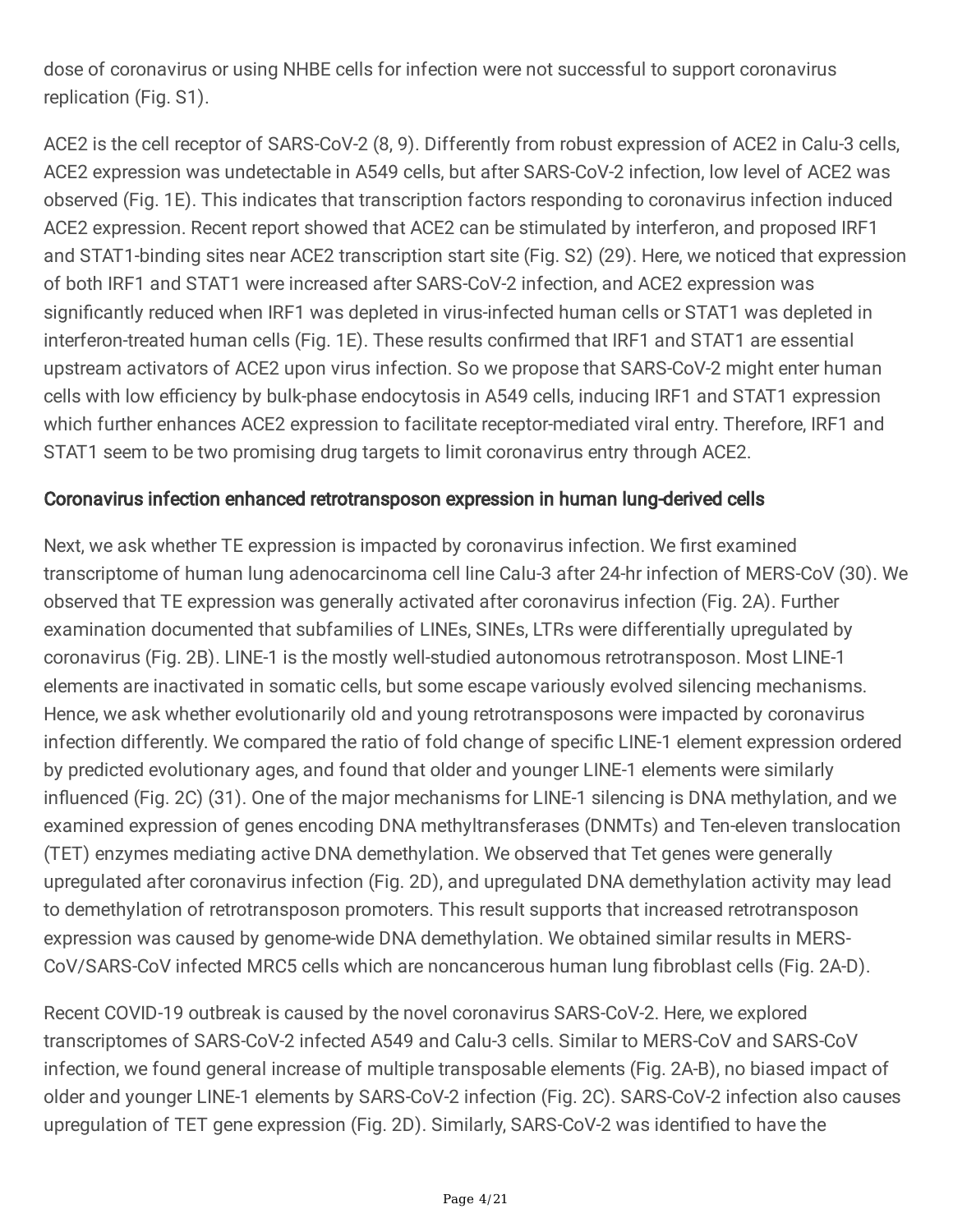capability of infecting human intestinal organoids (Fig. 2E) and increased retrotransposon expression can also be observed post infection in a time-dependent manner (Fig. 2F).

Therefore, upregulation of retrotransposon seems to be a common event induced by coronavirus infection, possibly through enhancing global DNA demethylation activity. Despite of similar upregulation of retrotransposon families triggered by the three coronaviruses, individual retrotransposons are differently dysregulated, and this may cause various phenotypes in human cells. Note that above results were from 24-hr infection of coronaviruses, and impact of long-term infection should be more severe. Moreover, retrotransposon is able to encode proteins and can form retrovirus-like particles (26), so electron microscopy examination of coronavirus-infected samples may need to discriminate coronavirus from retrovirus-like particles because of upregulation of retrotransposons.

### Upregulation of retrotransposon may be long-term memorized epigenetically

We then ask whether retrotransposon upregulation can be long-term inherited through several generations of cell divisions. We found the mouse model of transgenerational epigenetic inheritance of acquired traits may provide molecular insights into this question.

tRNA-derived small RNAs (tsRNAs) in sperm were reported to transmit abnormal epigenetic information into preimplantation embryo, and epigenetic abnormality was further inherited to adult tissue, causing metabolic disorders (32). Two kinds of tsRNAs were previously identified to regulate retrotransposon LTR (33), so we ask whether abnormal retrotransposon activity is inheritable during this process. We analyzed the transcriptome of cleavage mouse embryo and adult islet originated from zygote with injection of tsRNA of sperm from normal or high-fat diet (HFD) male mice. We found that LINE, SINE and LTR retrotransposons were all upregulated in 8-cell embryo when HFD tsRNA was injected (Fig. 3A). Notably, LTR retrotransposon also showed upregulation in adult islet (Fig. 3B). Further analysis on LTR families supported that upregulation of ERV1 expression was inherited from early embryo (Fig. 3C) to adult islet (Fig. 3D), probably through DNA methylation inheritance at ERV1 locus. Therefore, above result indicates that enhancement of retrotransposon expression, ERV1 in this case, can be long-term inherited through several generations of cell cycles, even from cleavage-stage early embryos to adult tissues, with change of DNA methylation as the potential molecular mechanism (Fig. 3E).

### SARS-CoV-2 RNA forms chimeric transcripts with retrotransposon RNA especially LINE for potential insertion into host genome

Coronaviruses are RNA viruses and are not supposed to integrate into host genome by themselves. However, it was reported that several RNA viruses have capacity to recombine with retrotransposons to invade host genome (34, 35). Regarding contribution of SARS-CoV-2 RNA to total transcriptome in infected Calu-3 cells to be as high as 15.32% (Fig. 1D), we explored in the transcriptome the potential chimeric transcripts of SARS-CoV-2 and cellular RNA, and obtained subtranscriptome with chimeric reads.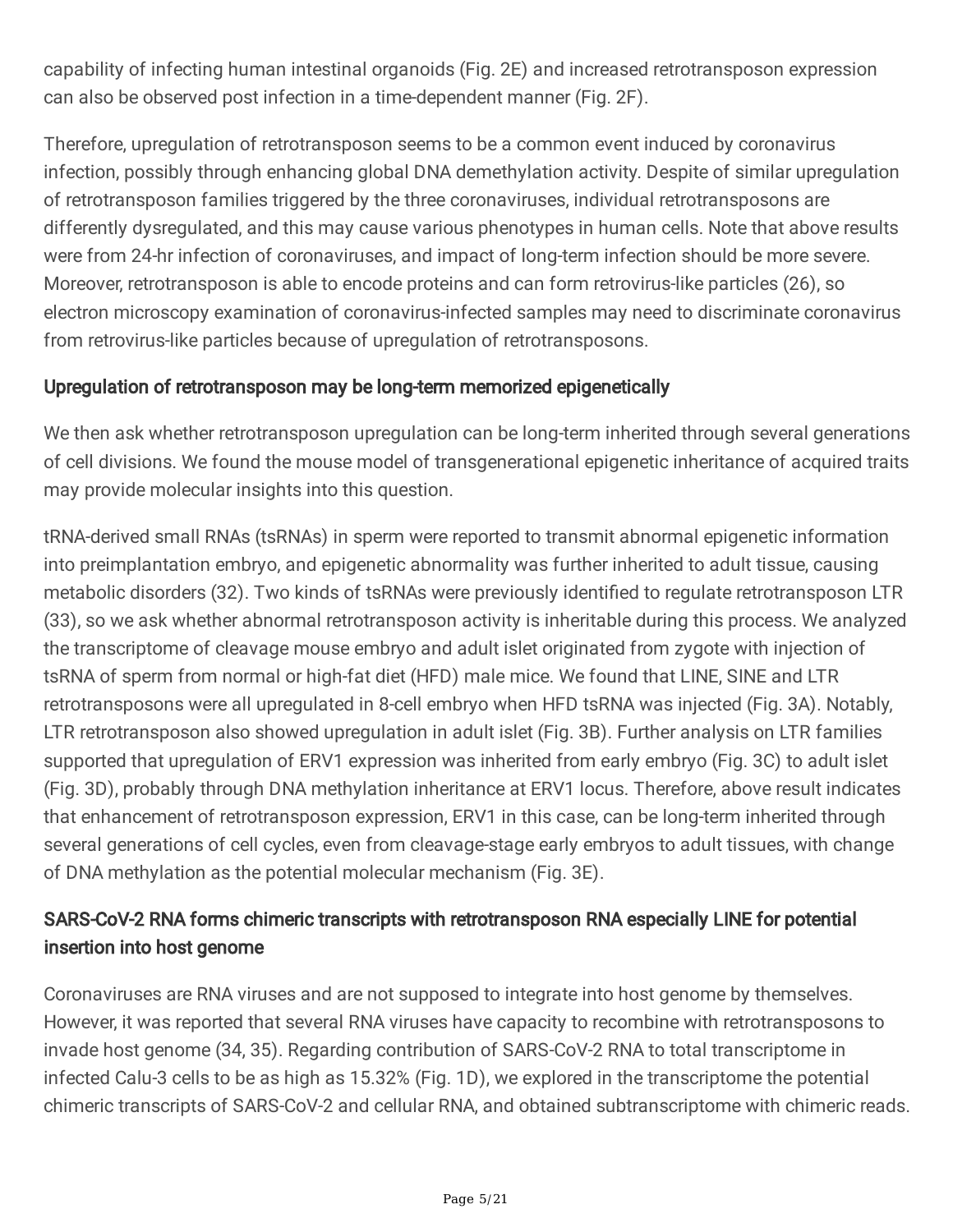We found that 0.23% of SARS-CoV-2 RNA formed chimeric transcripts with non-TE genes and 0.14% with TE (Fig. 4A). Surprisingly, TE-virus chimeric reads contribute 37.36% to total mapped chimeric reads, while TE reads are only 2.83% in total mapped reads (Fig. 4B), indicating that TE is much more efficient to form chimeric transcripts with SARS-CoV-2 RNA than non-TE genes. We randomly extracted reads from subtranscriptome of chimeric transcripts of SARS-CoV-2 and cellular RNA, and confirmed identity of the chimeric reads (Fig. 4C).

We further analyzed distribution of TE subfamilies in total transcriptome and subtranscriptome with chimeric reads, and found that reads of retrotransposon LINE, SINE and LTR were all enriched in the subtranscriptome of chimeric reads (Fig. 4D). Unexpectedly, only LINE RNA was overrepresented in subtranscriptome with chimeric reads than in total transcriptome, and further analysis showed that virus-LINE-1 was overrepresented in virus-LINE reads (Fig. 4E). This demonstrates high efficiency of LINE family especially LINE-1 in forming chimeric transcript with SARS-CoV-2 RNA. LINE-1 is autonomous retrotransposon with retrotransposition activity, and RNA-RNA ligation mediated by endogenous RNA ligase RtcB was previously reported for LINE-1 to carry other types of RNA for host genomic invasion (36), so similar mechanisms may apply for SARS-CoV-2 transcripts. Further analysis of human genome from SARS-CoV-2 infected human cells or biopsies will be particularly important to identity existence of integration of coronavirus RNA into human genome.

Moreover, to identify which region of SARS-CoV-2 RNA prone to form chimeric transcripts with cellular RNA, we aligned total transcriptome and subtranscriptome to SARS-CoV-2 genome, and viewed on IGV to find that the front and the rear parts, especially the rear part of coronavirus RNA were biased in forming chimeric transcripts (Fig. 4F). That means the front and the rear parts of SARS-CoV-2 fragments are easier to be inserted into human genome for prolonged expression, indicating that people even positive for Nucleic Acid Test may just have infection history, and not really carry live coronavirus but only silent viral fragments. Taken together, we suggest that primers and probes for SARS-CoV-2 testing are designed in middle of the SARS-CoV-2 genome.

### The model of coronavirus-retrotransposon interaction

Based on above analysis, we propose that coronavirus infection may increase retrotransposon expression through modulating TET activity to reduce global DNA methylation. Increased retrotransposon RNA may further form chimeric transcripts with coronavirus RNA, and integrate viral genomic fragments into human genome. Moreover, enforced retrotransposon expression may be harmful and probably longterm inherited (Fig. 5A).

TE is widely expressed in human tissues (Fig. 5B), with highest enrichment in early human embryos (Fig. 5C). The cells used in this study are mainly derived from human lung and also robustly express TE (Fig. 5D). Moreover, TE subfamilies are variable in different cell types (Fig. 5E-G), suggesting extensive but specific phenotype upon global retrotransposon upregulation.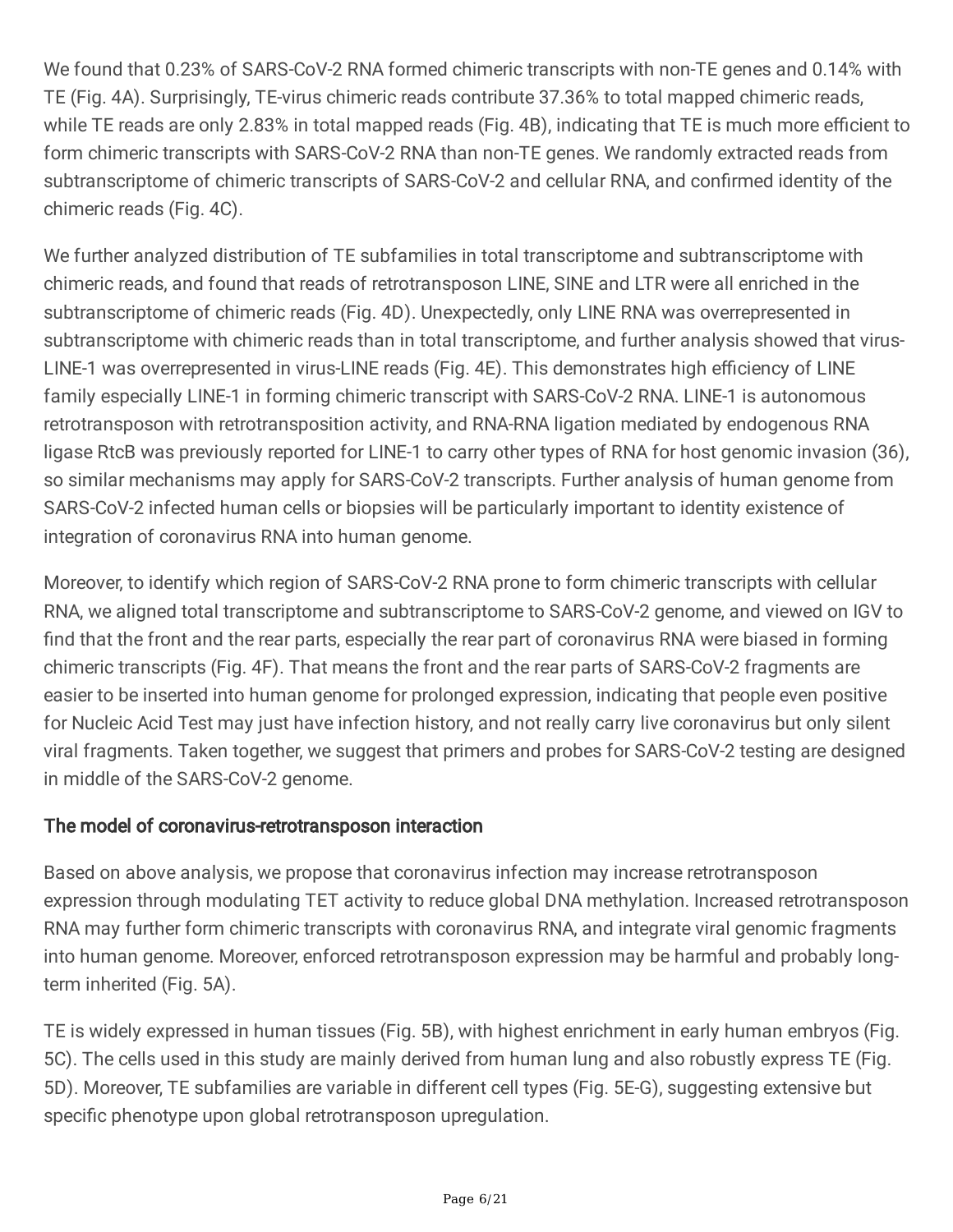The first concern regarding global retrotransposon upregulation is genome instability. Retrotransposition activity is high in early embryo (26) and brain (37) during normal development, so potential integration of coronavirus sequence into human genome is suggested to be scrutinized for these cells. It was also reported that retrotransposon upregulation is positively correlated with tumor progression (38), causing genomic deletion, translocation and duplication (39). What's more, increased expression of retrotransposon LINE-1 contributes to age-associated inflammation in several tissues (40). Additionally, vapers and smokers demonstrated higher retrotransposon expression and hypomethylation at associated loci (41). Also, people with neurological disorders may have higher retrotransposon expression and retrotransposition activity (42). These reports not only show that upregulation of retrotransposon expression may cause several diseases, but also indicate that persons with higher basal level of retrotransposons are supposed to be more susceptible to coronavirus infection and have increased risk of symptomatic infection. In support of this, recent analysis of SARS-CoV-2 patients showed that cancer patients (43) and aged people (44) get more severe symptoms after infection. Therefore, inhibition of reverse transcriptase activity in human cells may be necessary during pharmaceutical treatment of coronavirus-infected patients, especially those with higher basal level of retrotransposons.

The second concern regarding global retrotransposon upregulation is disturbance of retrotransposon adjacent gene expression. Accumulated evidence shows that retrotransposons are not just genomic fossils, but have molecular functions. For example, physically adjacent retrotransposon activates gene promoter of TMEM156 by readthrough mechanism (Fig. 5H, Fig. S3). Also, transcripts of LINEs, SINEs and low-complexity repeats physically interacted with specific genomic areas to play distinct roles (45).

The third concern regarding global retrotransposon upregulation is whether coronavirus RNA can enter nucleus and associate with specific genomic regions through sequence homology, similar like the behavior of retrotransposon RNA (21, 45). Blast analysis in NCBI using SARS-CoV-2 genome showed no similar sequence in human genome. We further used CENSOR program (46) to analyze the SARS-CoV-2 genome and all predicted candidate repetitive elements are less than 200bp. Therefore, no evidence supports that SARS-CoV-2 RNA has the ability to recognize human genome by homologous sequence even these transcripts enter nucleus by chance.

# **Conclusions**

Taken together, we demonstrate that coronavirus infection increases retrotransposon expression in human cells, possibly through global DNA hypomethylation, and increased retrotransposon RNA may further form chimeric transcripts with coronavirus RNA for integration of viral genomic fragments into human genome. These enhanced retrotransposon transcripts may be long-term inherited to harm host organs. Therefore, we propose that retrotransposon upregulation induced by coronavirus infection has significant contributions to coronavirus caused symptoms, and suggest careful transcriptome examination and genetic tests in future investigations on coronavirus-infected patients.

# **Methods**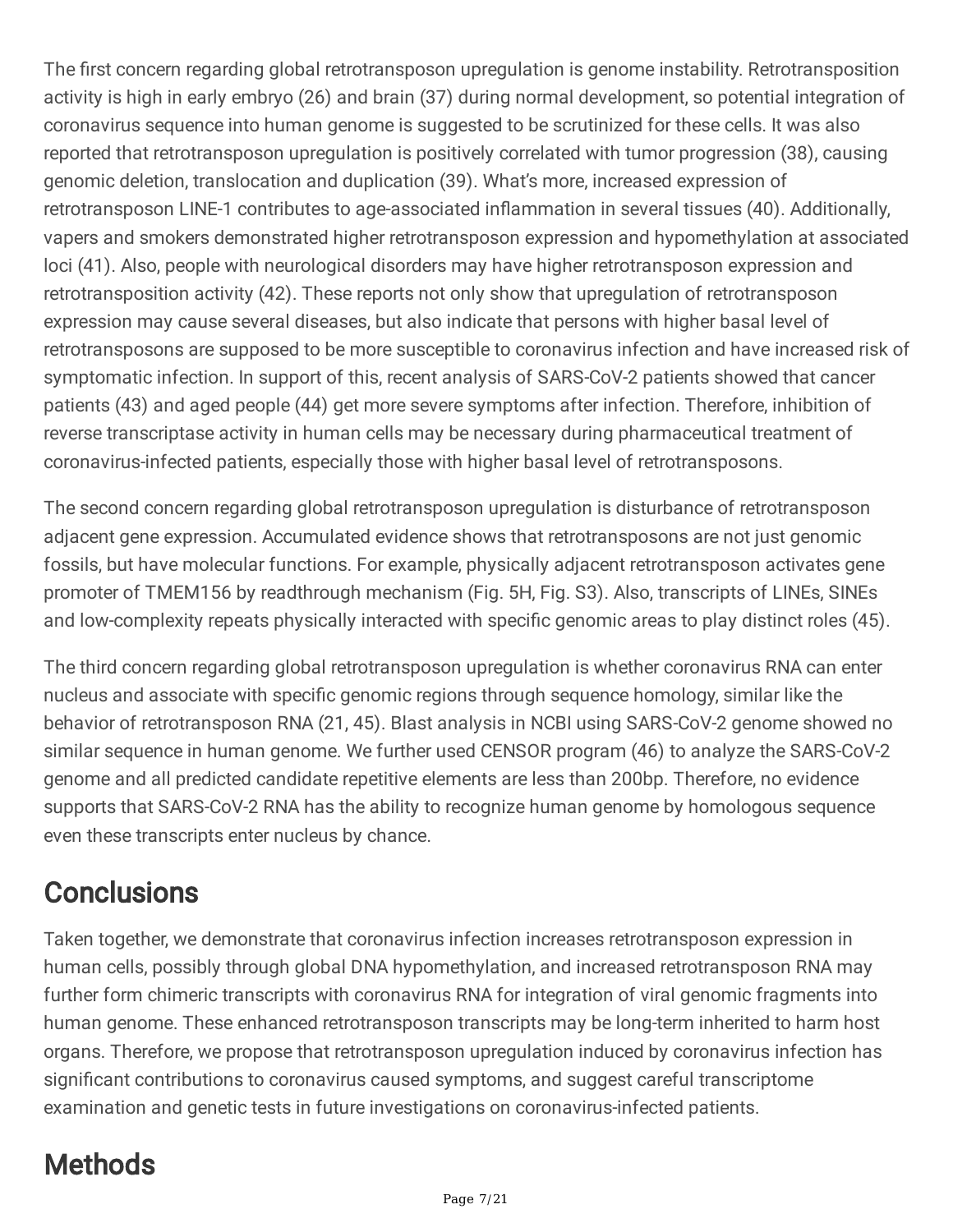### Cell types used for transcriptome study of coronavirus infection

Cell types below are used in this study. Calu-3, human lung cancer cell; MRC5, human fetal lung strain; A549, human adenocarcinomic alveolar basal epithelial cell; NHBE, primary human bronchial epithelial cell. Each group above has three replicates. For human intestinal organoids, each group has two replicates.

### RNA-seq data processing

Raw reads were processed with cutadapt v1.16 to perform quality trimming with default parameters except for: quality-cutoff =20, pair-filter=both. To include as many non-uniquely mapped reads as possible, trimmed reads were firstly aligned to human/mouse genome (hg19/mm10) by STAR (v2.5.1b) with default settings including parameters '--winAnchorMultimapmax 2000 --outFilterMultimapNmax 1000 '. RSEM was used to calculate FPKM value of genes. The annotation and fasta sequences for consensus transposable element sequences were downloaded from Repbase (version 20.01) (47). TE transcript with default parameters was used to get counts for transposable elements. For RNA-seq alignment of coronavirus genomes, MERS-CoV (NC\_019843), SARS-CoV (NC\_004718) and SARS-CoV-2 (NC\_045512) genomes were downloaded from NCBI, and trimmed reads were aligned to coronavirus genome by STAR (v2.5.1b) using default parameters. To identify potential chimeric transcripts of coronavirus and cellular transcripts from single-end RNA-seq data, 30nt fastq reads from each end were extracted from raw fastq reads and both were aligned to human and SARS-CoV-2 genomes respectively. Non-viral end of the chimeric reads were mapped to consensus transposable element sequences using STAR with parameters '--winAnchorMultimapmax 2000 --outFilterMultimapNmax 1000' to get counts of transposons. Integrative Genomics Viewer (IGV) was used for snapshot of transcriptome. R package Deseq2 was used to get differential expressed genes. Metascape was used to visualize functional profiles of genes and gene clusters (48). Graphs were created by R or Excel. Images were organized by Adobe Illustrator.

### Accession number

RNA sequencing data of coronavirus-infected human lung-derived cells are from GSE122876 (transcriptome of MERS-CoV-infected Calu-3 cells; single-read; MOI 2, 24 hours) (30), GSE56192 (transcriptome of MERS-CoV and SARS-CoV infected MRC5 cells; paired-end; MOI 2, 24 hours), GSE147507 (transcriptome of SARS-CoV-2 infected A549 cells, Calu-3 cells, and NHBE cells; MOI 2, 24 hours) (49). RNA sequencing data of SARS-CoV-2-infected human intestinal organoids are from GSE149312 (MOI 1, 24 and 60 hours, grown in differentiation medium) (50). SARS-CoV-2 infected Calu-3 cells were used to identify chimeric transcripts of coronavirus and cellular RNA. RNA sequencing data of IRF1 knockout and control human hepatocytes infected with hepatitis A virus are from GSE114916. RNA sequencing data of STAT1 knockout and control human HepG2 cells treated by IFN are from GSE98372 (51). RNA sequencing data of human tissues and cell types are from GSE83115 (52). RNA sequencing data of human early embryos and embryonic stem cells are from GSE36552 (53). RNA sequencing data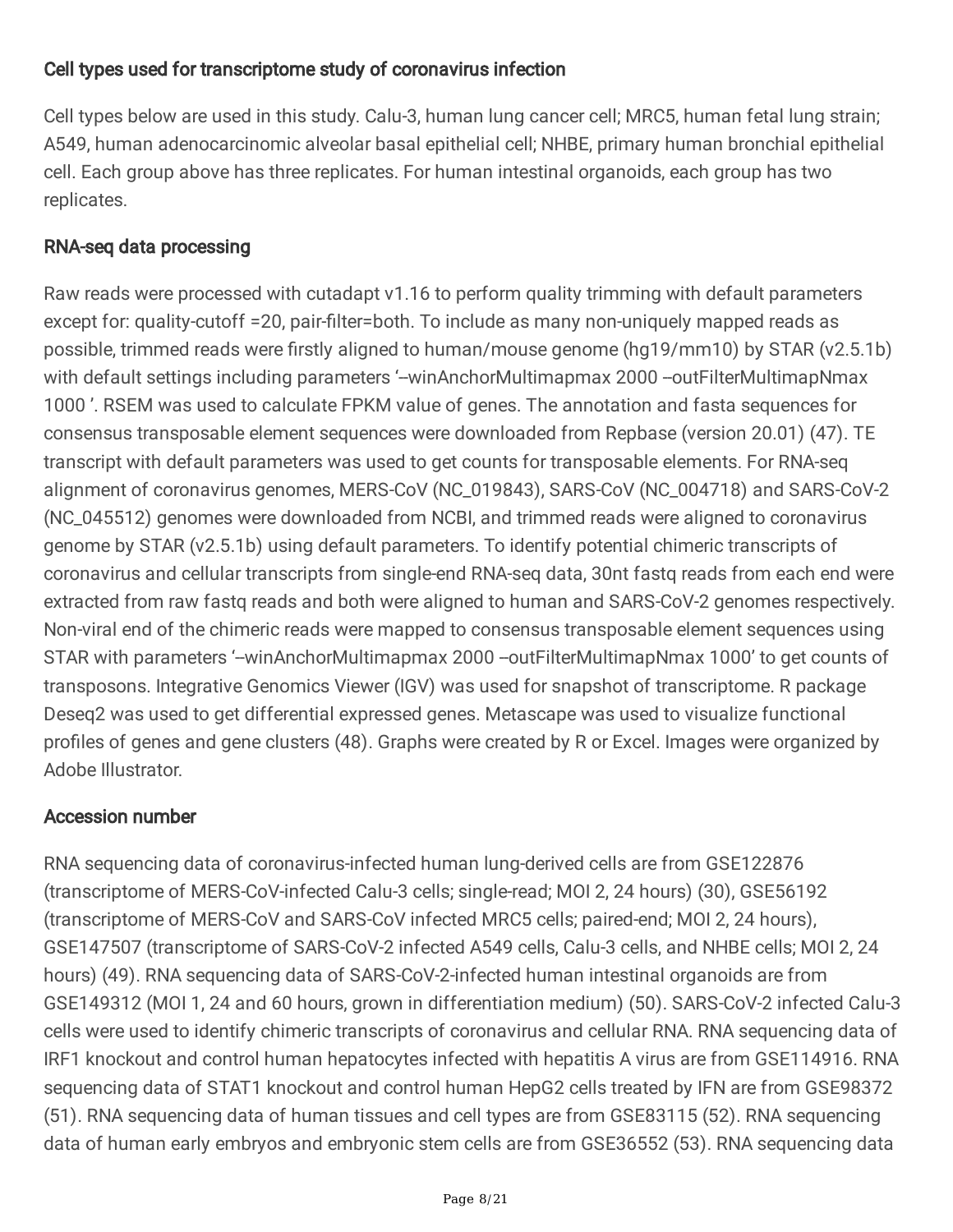of 8-cell mouse embryos and adult mouse islet developed from zygotes with injection of sperm tsRNAs from high-fat-diet males are from GSE75544 (32).

# List Of Abbreviations

TE, transposable element

- LINE, long interspersed nuclear element
- SINE, short interspersed nuclear element

LTR, long terminal repeat

## **Declarations**

## Acknowledgements

We thank Dr. Bing Li from Shanghai Jiao Tong University for assistance of data analysis on retrotransposon expression.

### Authors' contributions

Li-quan Zhou and Ximiao He conceived and designed the project. Ying Yin analyzed the data and wrote the manuscript. Xiao-zhao Liu performed analysis on chimeric transcripts. Li-quan Zhou and Ximiao He revised the manuscript. All authors have read and approved the final manuscript.

## Funding

This work was supported by National Key R&D Program of China [2018YFC1004502, 2018YFC1004001], National Natural Science Foundation of China [NSFC 31771661].

## Availability of data and materials

RNA sequencing data of MERS-CoV-infected Calu-3 cells (30) are obtained from NCBI Sequence Read Archive with BioProject ID: PRJNA506733 [\(https://www.ncbi.nlm.nih.gov/bioproject/PRJNA506733/](https://www.ncbi.nlm.nih.gov/bioproject/PRJNA506733/)). RNA sequencing data of MERS-CoV-infected and SARS-CoV-infected MRC5 cells are obtained from NCBI Sequence Read Archive with BioProject ID: PRJNA233943

[\(https://www.ncbi.nlm.nih.gov/bioproject/PRJNA233943](https://www.ncbi.nlm.nih.gov/bioproject/PRJNA233943)). RNA sequencing data of SARS-CoV-2 infected A549 cells, Calu-3 cells, and NHBE cells (49) are obtained from NCBI Sequence Read Archive with BioProject ID: PRJNA615032 [\(https://www.ncbi.nlm.nih.gov/bioproject/PRJNA615032](https://www.ncbi.nlm.nih.gov/bioproject/PRJNA615032)). RNA sequencing data of SARS-CoV-2-infected human intestinal organoids (50) are obtained from NCBI Sequence Read Archive with BioProject ID: PRJNA628628 [\(https://www.ncbi.nlm.nih.gov/bioproject/PRJNA628628/](https://www.ncbi.nlm.nih.gov/bioproject/PRJNA628628/)). RNA sequencing data of IRF1 knockout and control human hepatocytes infected with hepatitis A virus are are obtained from NCBI Sequence Read Archive with BioProject ID: PRJNA473130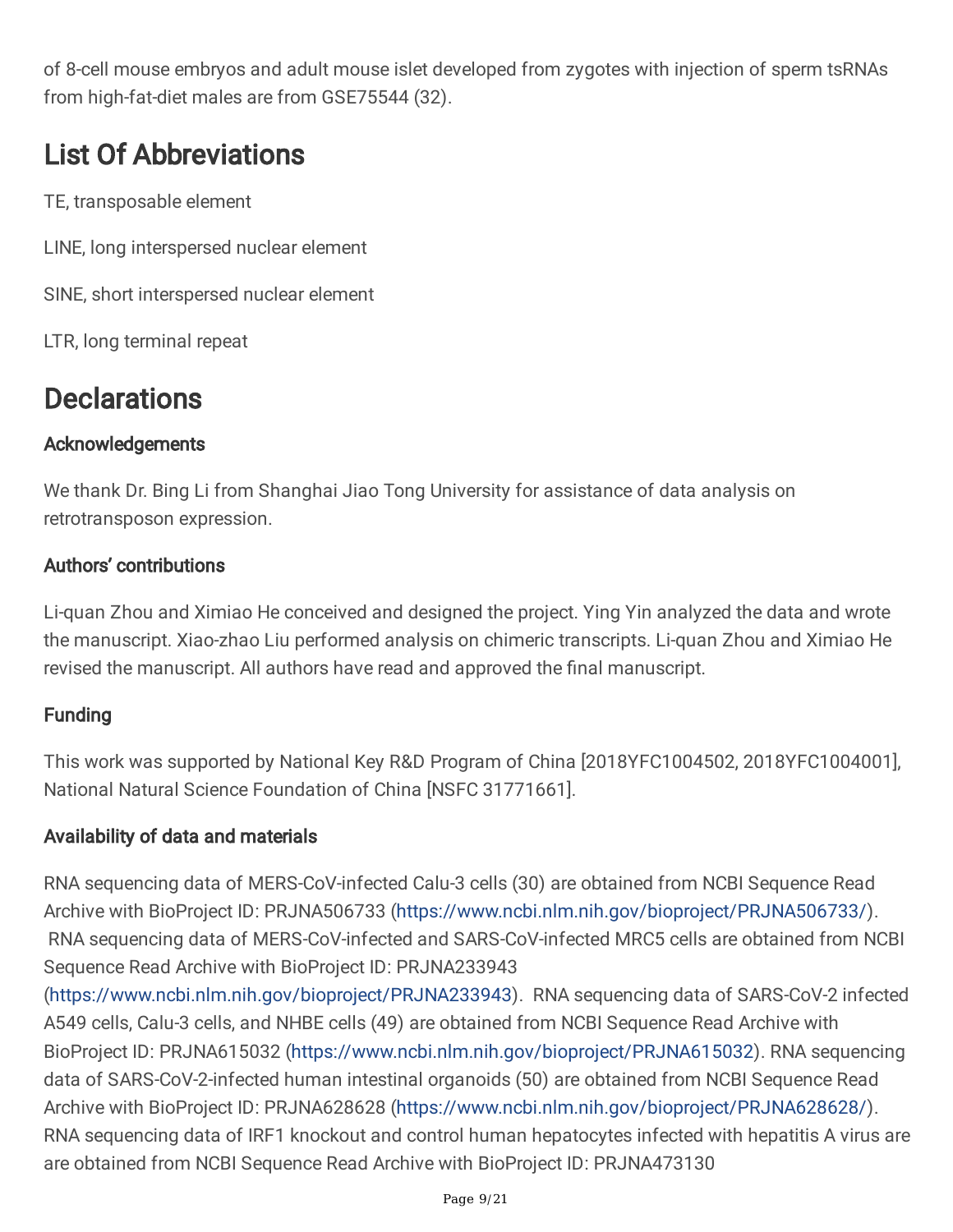[\(https://www.ncbi.nlm.nih.gov/bioproject/PRJNA473130/](https://www.ncbi.nlm.nih.gov/bioproject/PRJNA473130/)). RNA sequencing data of STAT1 knockout and control human HepG2 cells treated by IFN (51) are obtained from NCBI Sequence Read Archive with BioProject ID: PRJNA384926 [\(https://www.ncbi.nlm.nih.gov/bioproject/PRJNA384926/\)](https://www.ncbi.nlm.nih.gov/bioproject/PRJNA384926/). RNA sequencing data of human tissues and cell types (52) are obtained from NCBI Sequence Read Archive with BioProject ID: PRJNA324812 [\(https://www.ncbi.nlm.nih.gov/bioproject/PRJNA324812/](https://www.ncbi.nlm.nih.gov/bioproject/PRJNA324812/)). RNA sequencing data of human early embryos and embryonic stem cells (53) are obtained from NCBI Sequence Read Archive with BioProject ID: PRJNA153427

[\(https://www.ncbi.nlm.nih.gov/bioproject/PRJNA153427/](https://www.ncbi.nlm.nih.gov/bioproject/PRJNA153427/)). RNA sequencing data of 8-cell mouse embryos and adult mouse islet developed from zygotes with injection of sperm tsRNAs from high-fat-diet males (32) are obtained from NCBI Sequence Read Archive with BioProject ID: PRJNA304514 [\(https://www.ncbi.nlm.nih.gov/bioproject/PRJNA304514/](https://www.ncbi.nlm.nih.gov/bioproject/PRJNA304514/)).

### Competing interests

The authors declare that they have no competing interests.

### Ethics approval and consent to participate

Not applicable

### Consent for publication

Not applicable

## References

- 1. Ksiazek TG, Erdman D, Goldsmith CS, Zaki SR, Peret T, Emery S, et al. A novel coronavirus associated with severe acute respiratory syndrome. N Engl J Med. 2003;348(20):1953-66.
- 2. Rota PA, Oberste MS, Monroe SS, Nix WA, Campagnoli R, Icenogle JP, et al. Characterization of a novel coronavirus associated with severe acute respiratory syndrome. Science. 2003;300(5624):1394-9.
- 3. Zaki AM, van Boheemen S, Bestebroer TM, Osterhaus AD, Fouchier RA. Isolation of a novel coronavirus from a man with pneumonia in Saudi Arabia. N Engl J Med. 2012;367(19):1814-20.
- 4. Arabi YM, Balkhy HH, Hayden FG, Bouchama A, Luke T, Baillie JK, et al. Middle East Respiratory Syndrome. N Engl J Med. 2017;376(6):584-94.
- 5. Huang C, Wang Y, Li X, Ren L, Zhao J, Hu Y, et al. Clinical features of patients infected with 2019 novel coronavirus in Wuhan, China. Lancet. 2020;395(10223):497-506.
- 6. Guan WJ, Ni ZY, Hu Y, Liang WH, Ou CQ, He JX, et al. Clinical Characteristics of Coronavirus Disease 2019 in China. N Engl J Med. 2020.
- 7. Chan JF, Yuan S, Kok KH, To KK, Chu H, Yang J, et al. A familial cluster of pneumonia associated with the 2019 novel coronavirus indicating person-to-person transmission: a study of a family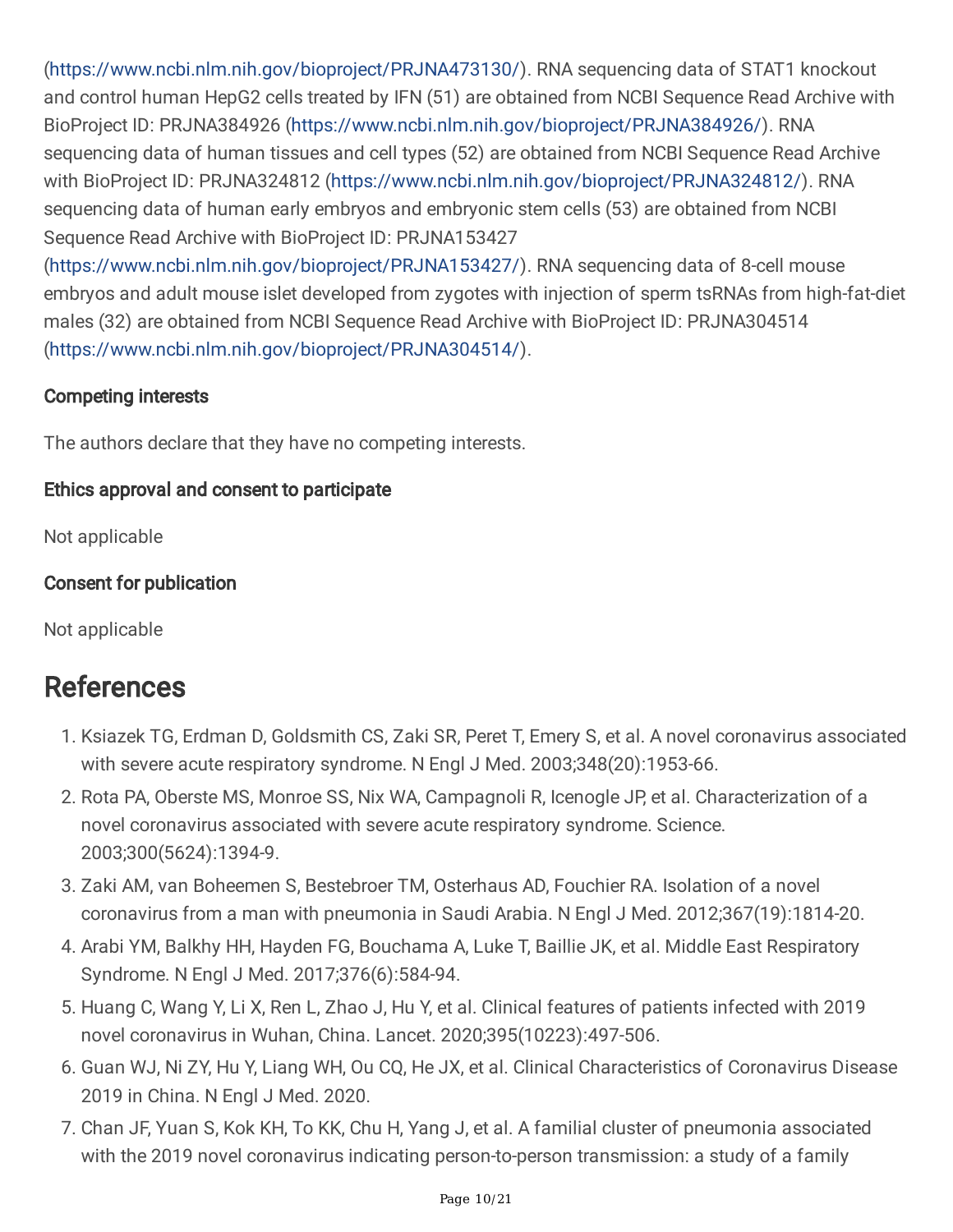cluster. Lancet. 2020;395(10223):514-23.

- 8. Zhou P, Yang XL, Wang XG, Hu B, Zhang L, Zhang W, et al. A pneumonia outbreak associated with a new coronavirus of probable bat origin. Nature. 2020;579(7798):270-3.
- 9. Wrapp D, Wang N, Corbett KS, Goldsmith JA, Hsieh CL, Abiona O, et al. Cryo-EM structure of the 2019 nCoV spike in the prefusion conformation. Science. 2020;367(6483):1260-3.
- 10. Li W, Moore MJ, Vasilieva N, Sui J, Wong SK, Berne MA, et al. Angiotensin-converting enzyme 2 is a functional receptor for the SARS coronavirus. Nature. 2003;426(6965):450-4.
- 11. Raj VS, Mou H, Smits SL, Dekkers DH, Muller MA, Dijkman R, et al. Dipeptidyl peptidase 4 is a functional receptor for the emerging human coronavirus-EMC. Nature. 2013;495(7440):251-4.
- 12. Dewannieux M, Esnault C, Heidmann T. LINE-mediated retrotransposition of marked Alu sequences. Nat Genet. 2003;35(1):41-8.
- 13. Saleh A, Macia A, Muotri AR. Transposable Elements, Inflammation, and Neurological Disease. Front Neurol. 2019;10:894.
- 14. Munoz-Lopez M, Vilar-Astasio R, Tristan-Ramos P, Lopez-Ruiz C, Garcia-Perez JL. Study of Transposable Elements and Their Genomic Impact. Methods Mol Biol. 2016;1400:1-19.
- 15. Cordaux R, Hedges DJ, Herke SW, Batzer MA. Estimating the retrotransposition rate of human Alu elements. Gene. 2006;373:134-7.
- 16. Gilbert N, Lutz-Prigge S, Moran JV. Genomic deletions created upon LINE-1 retrotransposition. Cell. 2002;110(3):315-25.
- 17. Symer DE, Connelly C, Szak ST, Caputo EM, Cost GJ, Parmigiani G, et al. Human l1 retrotransposition is associated with genetic instability in vivo. Cell. 2002;110(3):327-38.
- 18. Newkirk SJ, Lee S, Grandi FC, Gaysinskaya V, Rosser JM, Vanden Berg N, et al. Intact piRNA pathway prevents L1 mobilization in male meiosis. Proc Natl Acad Sci U S A. 2017;114(28):E5635-E44.
- 19. Malki S, van der Heijden GW, O'Donnell KA, Martin SL, Bortvin A. A role for retrotransposon LINE-1 in fetal oocyte attrition in mice. Dev Cell. 2014;29(5):521-33.
- 20. Izsvak Z, Wang J, Singh M, Mager DL, Hurst LD. Pluripotency and the endogenous retrovirus HERVH: Conflict or serendipity? Bioessays. 2016;38(1):109-17.
- 21. Fadloun A, Le Gras S, Jost B, Ziegler-Birling C, Takahashi H, Gorab E, et al. Chromatin signatures and retrotransposon profiling in mouse embryos reveal regulation of LINE-1 by RNA. Nat Struct Mol Biol. 2013;20(3):332-8.
- 22. Lu JY, Shao W, Chang L, Yin Y, Li T, Zhang H, et al. Genomic Repeats Categorize Genes with Distinct Functions for Orchestrated Regulation. Cell Rep. 2020;30(10):3296-311 e5.
- 23. Percharde M, Lin CJ, Yin Y, Guan J, Peixoto GA, Bulut-Karslioglu A, et al. A LINE1-Nucleolin Partnership Regulates Early Development and ESC Identity. Cell. 2018;174(2):391-405 e19.
- 24. Cordaux R, Batzer MA. The impact of retrotransposons on human genome evolution. Nat Rev Genet. 2009;10(10):691-703.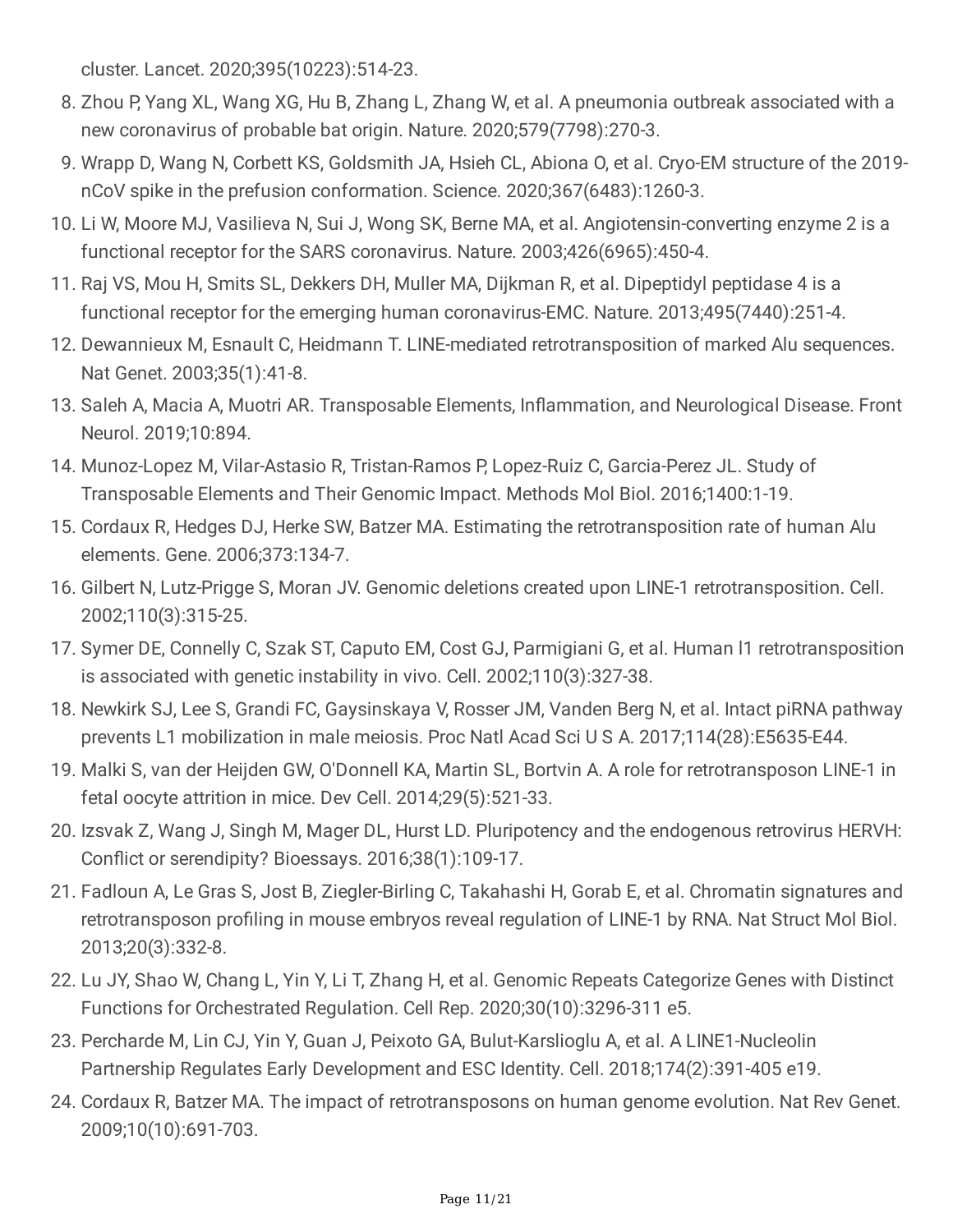- 25. Babushok DV, Ostertag EM, Courtney CE, Choi JM, Kazazian HH, Jr. L1 integration in a transgenic mouse model. Genome Res. 2006;16(2):240-50.
- 26. Grow EJ, Flynn RA, Chavez SL, Bayless NL, Wossidlo M, Wesche DJ, et al. Intrinsic retroviral reactivation in human preimplantation embryos and pluripotent cells. Nature. 2015;522(7555):221-5.
- 27. Kano H, Godoy I, Courtney C, Vetter MR, Gerton GL, Ostertag EM, et al. L1 retrotransposition occurs mainly in embryogenesis and creates somatic mosaicism. Genes Dev. 2009;23(11):1303-12.
- 28. Wang C, Horby PW, Hayden FG, Gao GF. A novel coronavirus outbreak of global health concern. Lancet. 2020;395(10223):470-3.
- 29. Ziegler CGK, Allon SJ, Nyquist SK, Mbano IM, Miao VN, Tzouanas CN, et al. SARS-CoV-2 receptor ACE2 is an interferon-stimulated gene in human airway epithelial cells and is detected in specific cell subsets across tissues. Cell. 2020.
- 30. Yuan S, Chu H, Chan JF, Ye ZW, Wen L, Yan B, et al. SREBP-dependent lipidomic reprogramming as a broad-spectrum antiviral target. Nat Commun. 2019;10(1):120.
- 31. Khan H, Smit A, Boissinot S. Molecular evolution and tempo of amplication of human LINE-1 retrotransposons since the origin of primates. Genome Res. 2006;16(1):78-87.
- 32. Chen Q, Yan M, Cao Z, Li X, Zhang Y, Shi J, et al. Sperm tsRNAs contribute to intergenerational inheritance of an acquired metabolic disorder. Science. 2016;351(6271):397-400.
- 33. Schorn AJ, Gutbrod MJ, LeBlanc C, Martienssen R. LTR-Retrotransposon Control by tRNA-Derived Small RNAs. Cell. 2017;170(1):61-71 e11.
- 34. Geuking MB, Weber J, Dewannieux M, Gorelik E, Heidmann T, Hengartner H, et al. Recombination of retrotransposon and exogenous RNA virus results in nonretroviral cDNA integration. Science. 2009;323(5912):393-6.
- 35. Horie M, Honda T, Suzuki Y, Kobayashi Y, Daito T, Oshida T, et al. Endogenous non-retroviral RNA virus elements in mammalian genomes. Nature. 2010;463(7277):84-7.
- 36. Moldovan JB, Wang Y, Shuman S, Mills RE, Moran JV. RNA ligation precedes the retrotransposition of U6/LINE-1 chimeric RNA. Proc Natl Acad Sci U S A. 2019;116(41):20612-22.
- 37. Zhao B, Wu Q, Ye AY, Guo J, Zheng X, Yang X, et al. Somatic LINE-1 retrotransposition in cortical neurons and non-brain tissues of Rett patients and healthy individuals. PLoS Genet. 2019;15(4):e1008043.
- 38. Jung H, Choi JK, Lee EA. Immune signatures correlate with L1 retrotransposition in gastrointestinal cancers. Genome Res. 2018;28(8):1136-46.
- 39. Rodriguez-Martin B, Alvarez EG, Baez-Ortega A, Zamora J, Supek F, Demeulemeester J, et al. Pancancer analysis of whole genomes identifies driver rearrangements promoted by LINE-1 retrotransposition. Nat Genet. 2020;52(3):306-19.
- 40. De Cecco M, Ito T, Petrashen AP, Elias AE, Skvir NJ, Criscione SW, et al. L1 drives IFN in senescent cells and promotes age-associated inflammation. Nature. 2019;566(7742):73-8.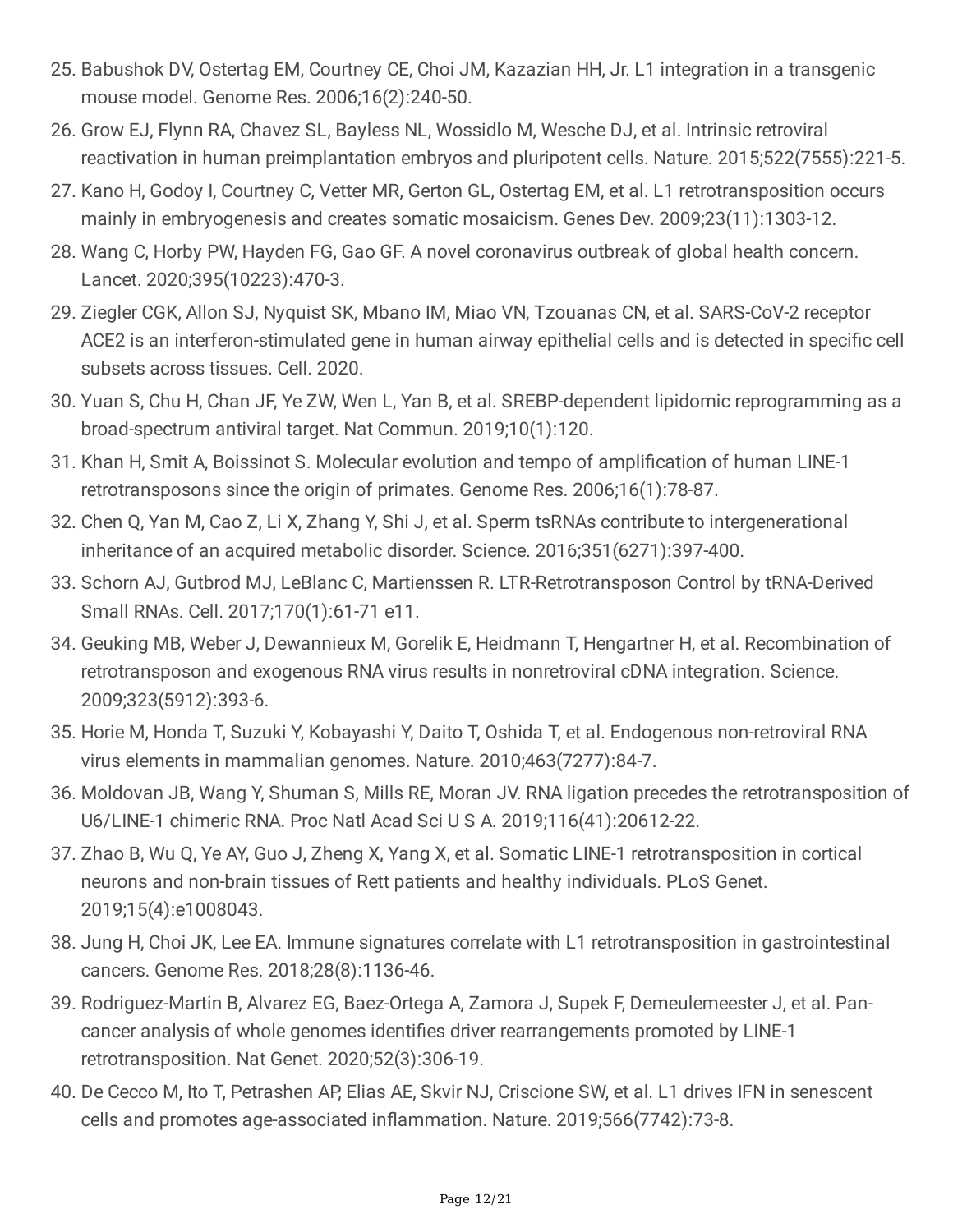- 41. Caliri AW, Caceres A, Tommasi S, Besaratinia A. Hypomethylation of LINE-1 repeat elements and global loss of DNA hydroxymethylation in vapers and smokers. Epigenetics. 2020:1-14.
- 42. Terry DM, Devine SE. Aberrantly High Levels of Somatic LINE-1 Expression and Retrotransposition in Human Neurological Disorders. Front Genet. 2019;10:1244.
- 43. Liang W, Guan W, Chen R, Wang W, Li J, Xu K, et al. Cancer patients in SARS-CoV-2 infection: a nationwide analysis in China. Lancet Oncol. 2020;21(3):335-7.
- 44. Wu JT, Leung K, Bushman M, Kishore N, Niehus R, de Salazar PM, et al. Estimating clinical severity of COVID-19 from the transmission dynamics in Wuhan, China. Nat Med. 2020;26(4):506-10.
- 45. Ding Y, He L, Zhang Q, Huang Z, Che X, Hou J, et al. Organ distribution of severe acute respiratory syndrome (SARS) associated coronavirus (SARS-CoV) in SARS patients: implications for pathogenesis and virus transmission pathways. J Pathol. 2004;203(2):622-30.
- 46. Jurka J. Repeats in genomic DNA: mining and meaning. Curr Opin Struct Biol. 1998;8(3):333-7.
- 47. Bao W, Kojima KK, Kohany O. Repbase Update, a database of repetitive elements in eukaryotic genomes. Mob DNA. 2015;6:11.
- 48. Zhou Y, Zhou B, Pache L, Chang M, Khodabakhshi AH, Tanaseichuk O, et al. Metascape provides a biologist-oriented resource for the analysis of systems-level datasets. Nat Commun. 2019;10(1):1523.
- 49. Blanco-Melo D, Nilsson-Payant BE, Liu WC, Uhl S, Hoagland D, Moller R, et al. Imbalanced Host Response to SARS-CoV-2 Drives Development of COVID-19. Cell. 2020;181(5):1036-45 e9.
- 50. Lamers MM, Beumer J, van der Vaart J, Knoops K, Puschhof J, Breugem TI, et al. SARS-CoV-2 productively infects human gut enterocytes. Science. 2020.
- 51. Chen K, Liu J, Liu S, Xia M, Zhang X, Han D, et al. Methyltransferase SETD2-Mediated Methylation of STAT1 Is Critical for Interferon Antiviral Activity. Cell. 2017;170(3):492-506 e14.
- 52. Zhu J, Chen G, Zhu S, Li S, Wen Z, Bin L, et al. Identification of Tissue-Specific Protein-Coding and Noncoding Transcripts across 14 Human Tissues Using RNA-seq. Sci Rep. 2016;6:28400.
- 53. Yan L, Yang M, Guo H, Yang L, Wu J, Li R, et al. Single-cell RNA-Seq profiling of human preimplantation embryos and embryonic stem cells. Nat Struct Mol Biol. 2013;20(9):1131-9.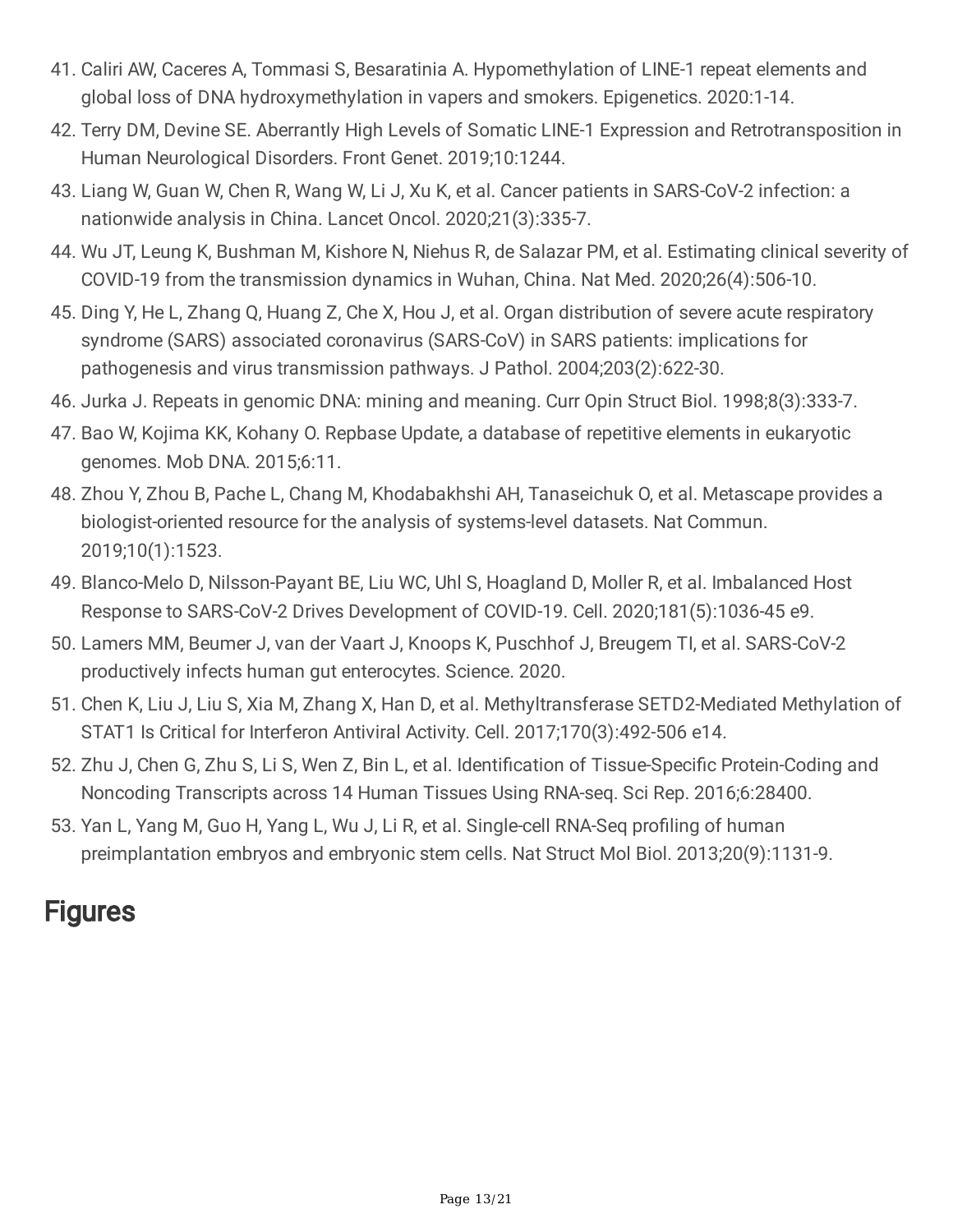

Analysis of transcriptome alteration induced by infection of various coronaviruses. A: MA plot (log ratio RNA abundance versus log abundance) of RNA-seq data comparing control and coronavirus-infected cells. Differentially expressed genes with adjusted P<0.05 are highlighted in red. Numbers of up/downregulated genes are indicated. Calu-3, MRC5 and A549 are all human cells with lung origin. MERS, MERS-CoV; SARS, SARS-CoV; CoV2, SARS-CoV-2. B: Venn diagrams document 26 commonly upregulated genes by different coronavirus infection (left panel). Gene ontology analysis of the 26 genes for enriched biological processes (right panel). C: Venn diagrams document only 3 commonly downregulated genes by SARS-CoV-2 infection in two cell types. D: Bar graph indicates percentage of reads mapped to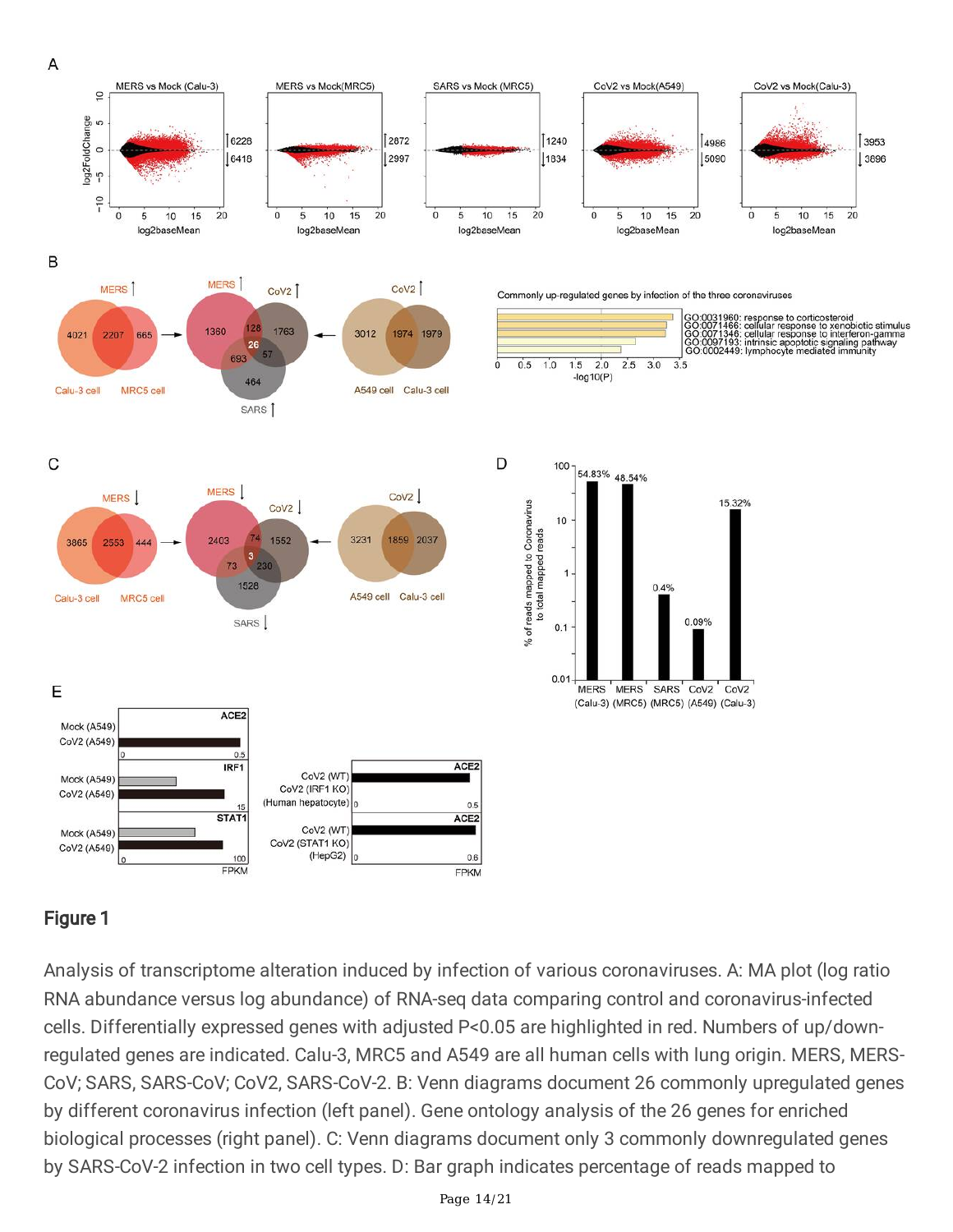coronavirus genome to total mapped reads in human cells infected with coronavirus. E: Bar graphs demonstrate that SARS-CoV-2 infection caused change of ACE2 expression from below detection to low level in A549 cells. SARS-CoV-2 infection also caused upregulation of IRF1 and STAT1. IRF1 knockout in human hepatocytes infected with hepatitis A virus significantly decreased ACE2 expression. STAT1 knockout in IFN-treated human HepG2 cells significantly decreased ACE2 expression.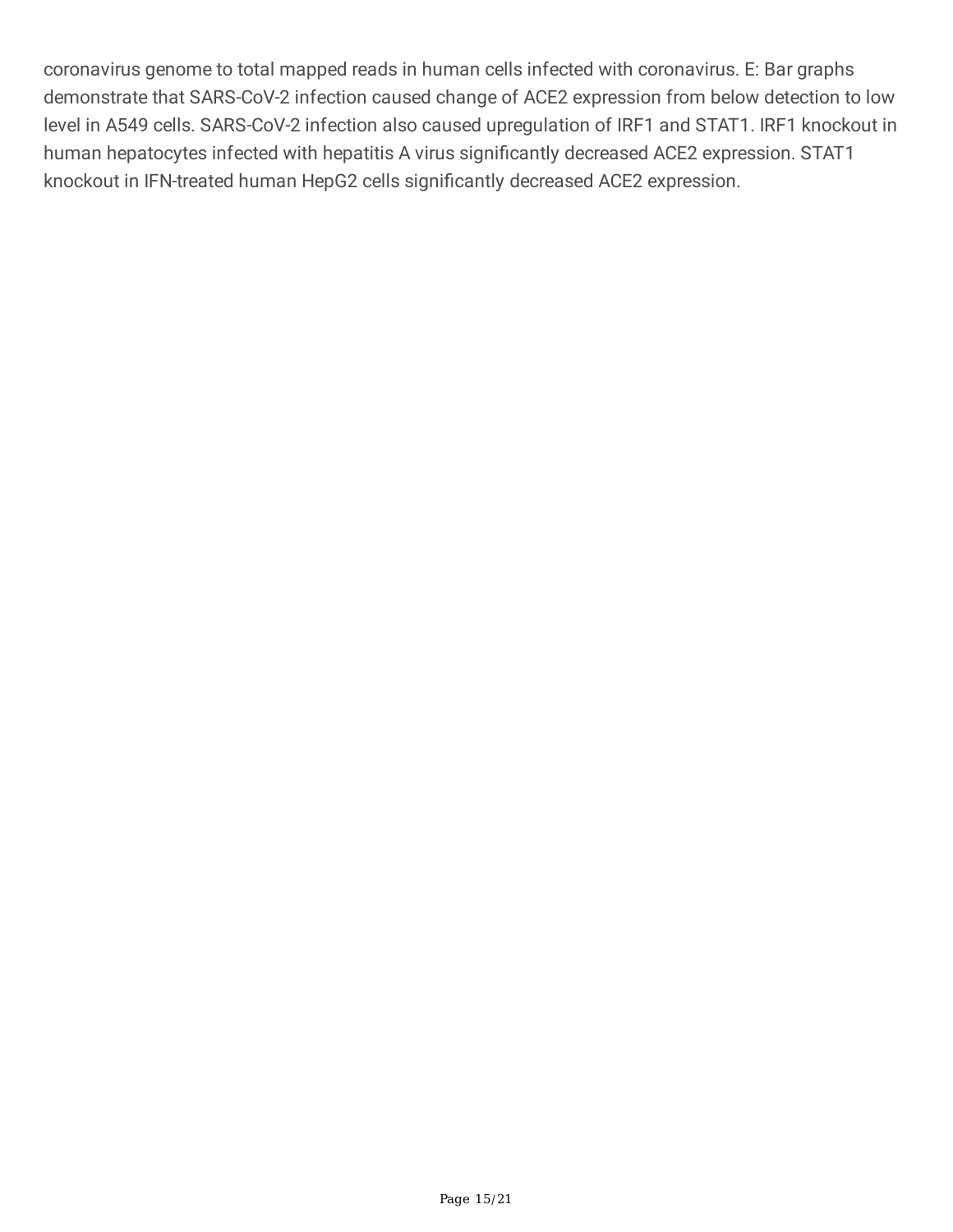









D

E







c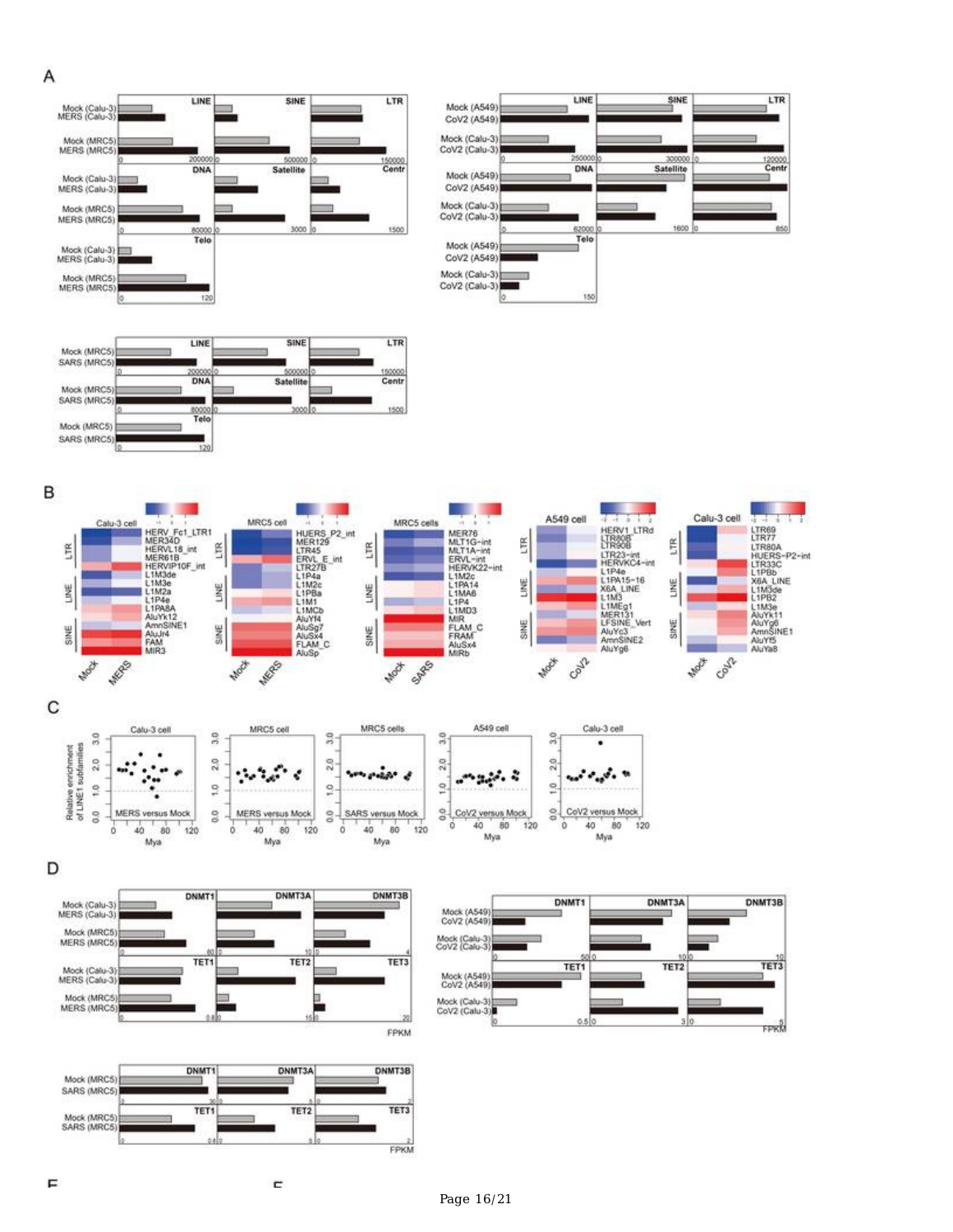

Coronavirus infection in human cells enhanced retrotransposon expression. A: Bar graphs show that after 24-hr MERS-CoV/SARS-CoV/SARS-CoV-2 infection in Calu-3/MRC5/A549 cells, expression of TE was generally increased. B: Heatmap indicates upregulation of several LTR, LINE and SINE elements induced by MERS-CoV/SARS-CoV/SARS-CoV-2 infection. C: Ratio of LINE1 upregulation was not determined by evolutionary age of LINE1 elements. Evolutionary age was calculated based on a substitution rate of 0.17%/million years. Mya, million years ago. D: Bar graphs depict expression of genes encoding enzymes controlling DNA methylation status before and after MERS-CoV/SARS-CoV/SARS-CoV-2 infection in Calu-3/MRC5/A549 cells. E: Bar graphs show that 24hrs or 60hrs post SARS-CoV-2 infection in human intestinal organoid, expression of TE was generally increased. F: Bar graph indicates percentage of reads mapped to SARS-CoV-2 genome to total mapped reads in transcriptome of human intestinal organoids infected with SARS-CoV-2.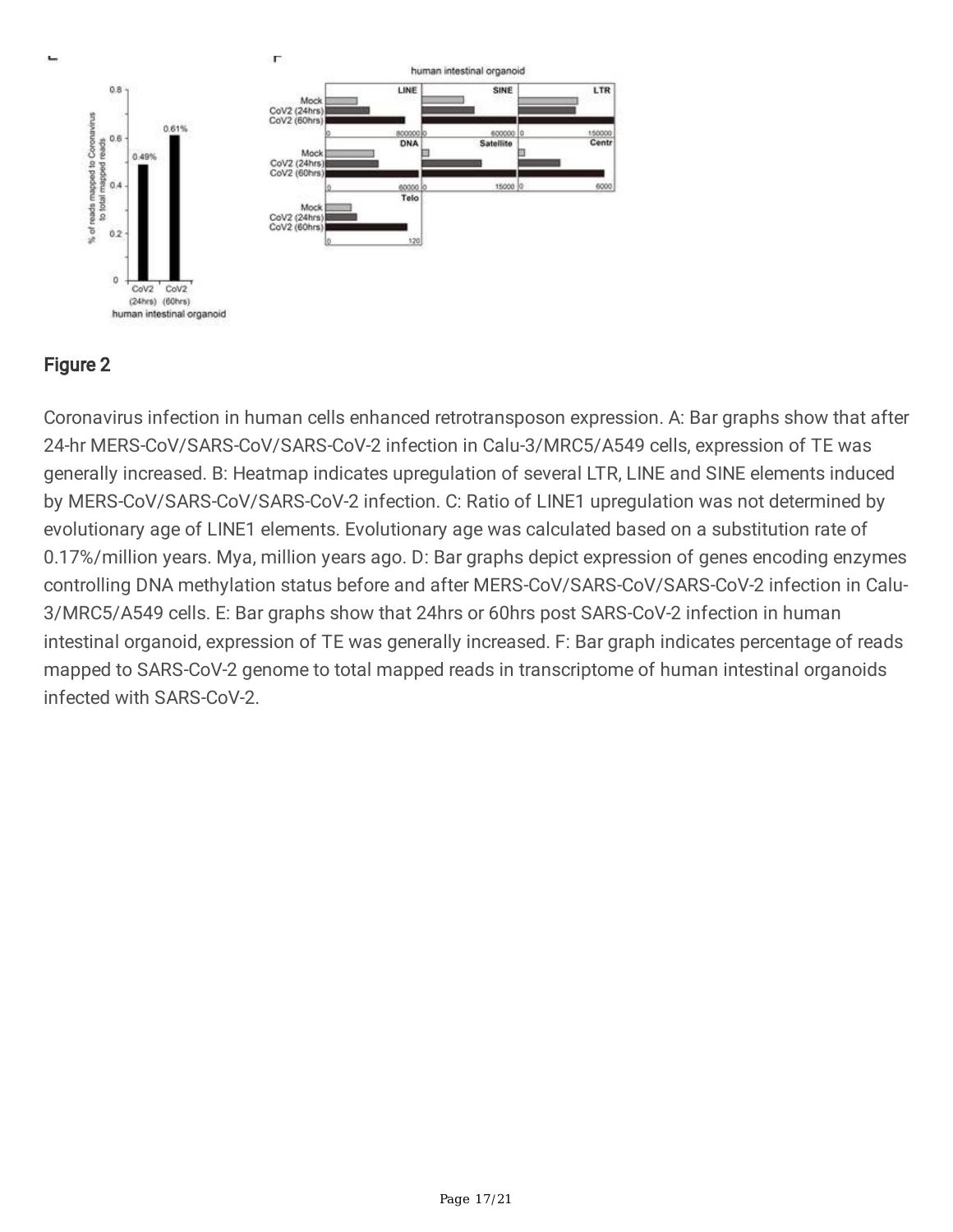

Potential long-term memory of TE upregulation. A: Expression of TE subfamilies in 8-cell (8C) embryos developed from normal mouse zygote injected with tsRNA derived from sperm of high-fat-diet (HFD) male. B: Expression of TE subfamilies in adult islet developed from normal mouse zygote injected with tsRNA derived from sperm of HFD male. C: Expression of LTR elements in 8C embryos developed from normal mouse zygote injected with tsRNA derived from sperm of HFD male. D: Expression of LTR elements in adult islet developed from normal mouse zygote injected with tsRNA derived from sperm of HFD male. E: Scheme of the process from obtaining tsRNA injected zygote to examining TE expression in 8C embryos and adult islet.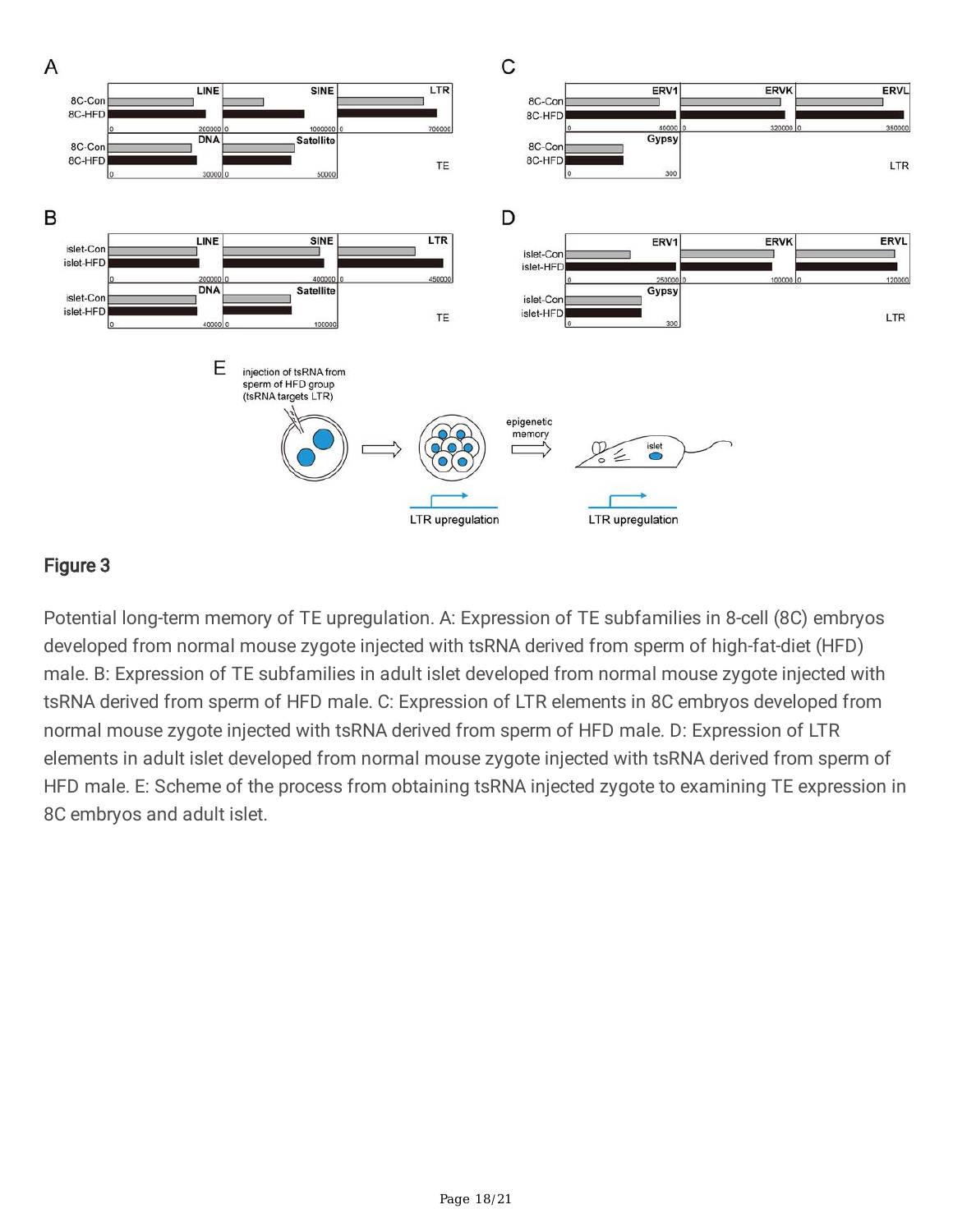

Retrotransposon-coronavirus chimeric transcripts were observed in SARS-CoV-2 infected human cells. A: Bar graph shows relative enrichment of chimeric transcripts of coronavirus and cellular transcripts to total coronavirus transcripts. B: Examination of ratio of mapped TE reads to non-TE gene reads in total transcriptome and in subtranscriptome of chimeric reads (between viral and cellular transcripts). C: Example of chimeric reads with junctions of coronavirus-gene, coronavirus -LINE and coronavirus-SINE. D: Pie charts demonstrate distribution of TE subfamilies in total transcripts (left panel) and coronavirusretrotransposon chimeric transcripts (right panel) in SARS-CoV-2 infected Calu-3 cells. Red arrow indicates overrepresentation of LINE reads. E: Pie charts demonstrate distribution of LINE members in total transcripts (left panel) and coronavirus-retrotransposon chimeric transcripts (right panel) in SARS-CoV-2 infected Calu-3 cells. Red arrow indicates overrepresentation of LINE-1 (L1) reads. F: IGV snapshot of SARS-CoV-2 transcripts (upper) and chimeric transcripts (between viral and cellular transcripts, lower) identified in infected Calu-3 cells. SARS-CoV-2 genome was used for alignment. Logarithmic scale is displayed. The reference panel was obtained from UCSC genome browser.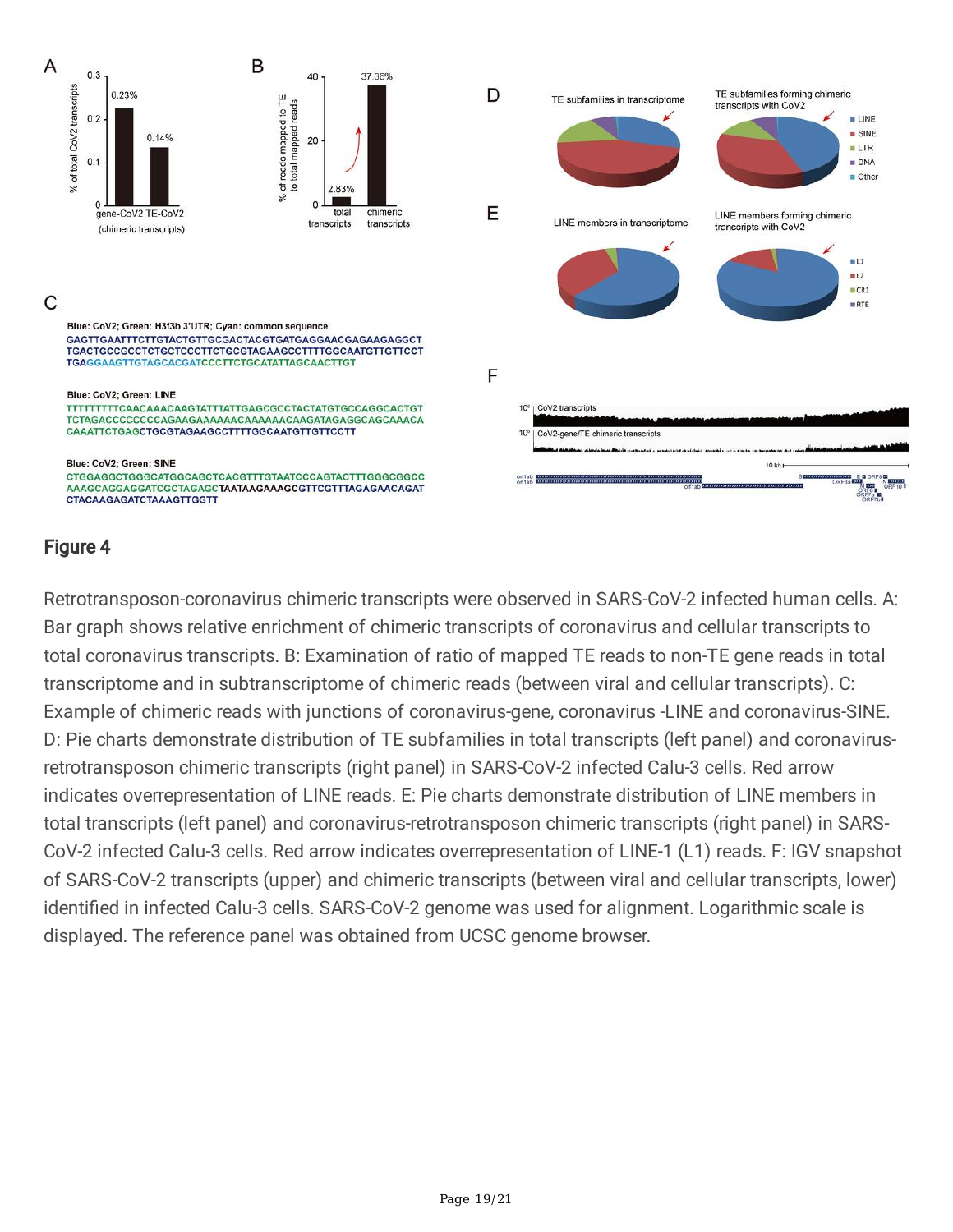#### H



#### Figure 5

Model of how coronavirus may impact retrotransposons to harm human cells. A: Generally, entry of coronavirus into human cells enhances TET activity for genome-wide DNA hypomethylation to facilitate retrotransposon enhancement. This may lead to increased fusion between viral and retrotransposon transcripts, reduced genome stability and increased susceptibility of aged people and cancer patients, dysregulated TE-adjacent gene expression, and this influence may be inherited for a long term. Meanwhile, increased retrovirus-like particles of retrotransposons may be induced. B-G: Endogenous retrotransposon expression and distribution of subfamilies are variable in human tissues and cells. Bar graphs indicate percentages of reads mapped to TE to reads mapped to genes in human tissues and immunocytes (B), human oocytes and early embryos (C), and normal Calu-3, MRC5 and A549 cells (D). Bar charts (E-G) demonstrate distribution of individual subfamilies of TE in tissues or cell types shown above. H: An example of retrotransposon-initiated gene expression by readthrough mechanism.